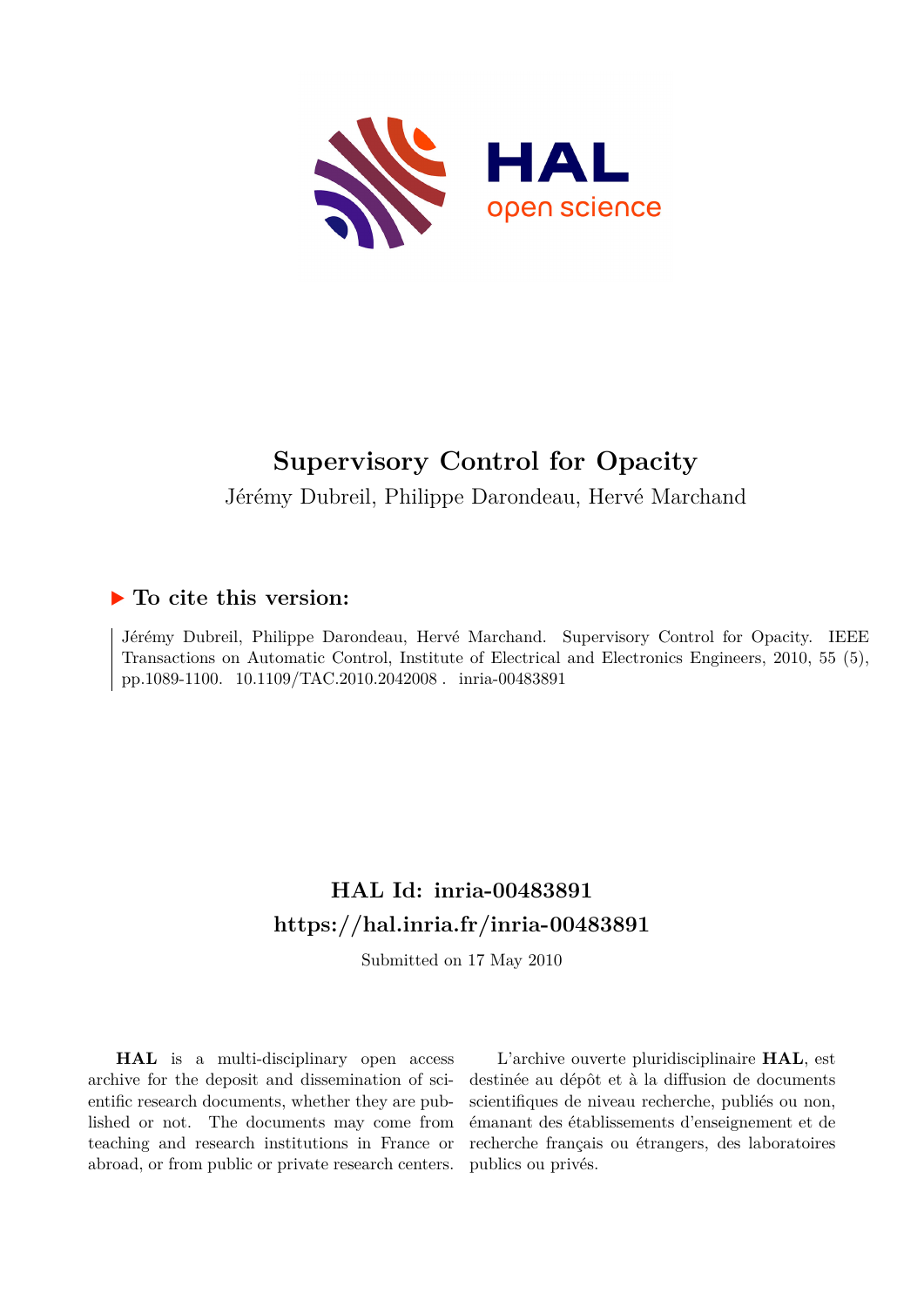# Supervisory Control for Opacity

Jérémy Dubreil, Philippe Darondeau, and Hervé Marchand

*Abstract—***In the field of computer security, a problem that received little attention so far is the enforcement of confidentiality properties by supervisory control. Given a critical system that may leak confidential information, the problem consists in designing a controller , possibly disabling occurrences of a fixed** subset of events of  $G$ , so that the closed-loop system  $G/C$  does **not leak confidential information. We consider this problem in** the case where  $G$  is a finite transition system with set of events  $\Sigma$  and an inquisitive user, called the adversary, observes a subset  $\Sigma_a$  of  $\Sigma$ . The confidential information is the fact (when it is true) that the trace of the execution of  $G$  on  $\Sigma^*$  belongs to a regular set  $S \subseteq \Sigma^*$ , called the secret. The secret S is said to be opaque w.r.t.  $G$  (respectively,  $G/C$ ) and  $\Sigma_a$  if the adversary cannot safely **infer this fact from the trace of the execution of**  $G$  **(respectively,**  $G/C$ ) on  $\Sigma^*_{\sigma}$ . In the converse case, the secret can be disclosed. We **present an effective algorithm for computing the most permissive controller** C such that S is opaque w.r.t.  $G/C$  and  $\Sigma_a$ . This **algorithm subsumes two earlier algorithms working under the** strong assumption that the alphabet  $\Sigma_a$  of the adversary and the **set of events that the controller can disable are comparable.**

*Index Terms—***Confidentiality, control, discrete event systems (DES), opacity, partial observation, security.**

#### I. INTRODUCTION

**T** HE development of infrastructures like the Internet or the mobile phone networks has led to the emergence of sophisticated on-line services providing information access or decision taking facilities. Such networks are open by nature and therefore vulnerable to malicious users. All the same, security and confidence in security are essential to distant services such as e-voting, on-line payment, or medical information storage. Such services handle indeed critical information that should be neither erased nor corrupted nor leaked to unauthorized users. Confidence in the security of a service relies on and requires some certification of security. Manual validation is expensive, may be impossible for large systems, and is permeable to mistakes. The development of automatic tools serving to analyze or to ensure the security of services has become crucial to discover and avoid security breaches. In this context, there has been growing interest in the formal verification of security properties  $[1]$ – $[3]$  and in their model-based testing  $[4]$ – $[8]$ .<sup>1</sup>

Manuscript received January 13, 2009; revised June 19, 2009 and August 24, 2009. First published February 02, 2010; current version published May 12, 2010. This work was supported in part by the Politess RNRT project. Recommended by Associate Editor S. Reveliotis.

The authors are with the INRIA, Centre Rennes-Bretagne Atlantique, Rennes, France (e-mail: jeremy.dubreil@inria.fr; jeremy.dubreil@aitb.org; darondeau@inria.fr; hmarchan@inria.fr).

Color versions of one or more of the figures in this paper are available online at http://ieeexplore.ieee.org.

Digital Object Identifier 10.1109/TAC.2010.2042008

1Not mention works on cryptography that fall out of the scope of this paper.

Security properties are generally classified into three different categories [9]:

- availability (a user can always perform legal actions);
- integrity (a user can never perform illegal actions);
- confidentiality (a user cannot discover or infer the secret information).

Consider the case of an e-voting system. Ensuring that the votes cannot be modified by a third party is a concern of integrity. Ensuring that every elector can vote is a concern of availability. Ensuring that is not possible for a third party to discover the vote of an elector is a concern of confidentiality.

In this paper, we focus on confidentiality and especially on opacity, a central notion that was introduced in [10] and adapted to transition systems in [11]. Given a transition system, consider an observation map that projects runs to observations, and a specific subset of runs called the secret, with the meaning that the observed behavior of the system should never disclose when its actual behavior belongs to this set. The secret is said to be opaque if the projection of every run in this set coincides with the projection of some run outside the set. Then, an adversary who observes the run of the system cannot safely infer from this (partial) observation that the run belongs to the secret. More specific notions of opacity, like initial opacity or K-step opacity have been introduced in [12], [13]. At the same time, the notion of opacity defined in [10] is general enough to allow other notions like anonymity (strong or weak as defined in [14]) and strong non-deterministic non-interference [15] to be expressed as opacity for suitable secrets and observation maps [11]. Note that opacity is more or less dual to diagnosability [16], [17], that consists in deciding whether the actual run of the system belongs to the secret from a bounded extension of this run.

Our purpose in this paper is not to model-check transition systems for opacity properties but to enforce such properties on transition systems by supervisory control. According to Ramadge and Wonham's theory presented in [18], [19], the aim of supervisory control is to enforce a safety property on a transition system. This is achieved by defining a map that determines after each incomplete run of the system the set of actions which may be taken without compromising the safety property. All uncontrollable actions must be in this set. This control map is generally expected to be as permissible as possible, i.e. no unnecessary restriction should be imposed on the system. If successful termination of runs is taken into account, the control map should moreover be non-blocking, meaning that it should not prevent the system from eventually reaching some final state. Within Ramadge and Wonham's framework, the computational aspects of supervisory control have been investigated mainly for finite transition systems and regular safety properties. In this case, the control map can be computed in a regular form, yielding a finite state supervisor. The expected controlled system is then the product  $G/C$  of the uncontrolled system G and supervisor  $C$ .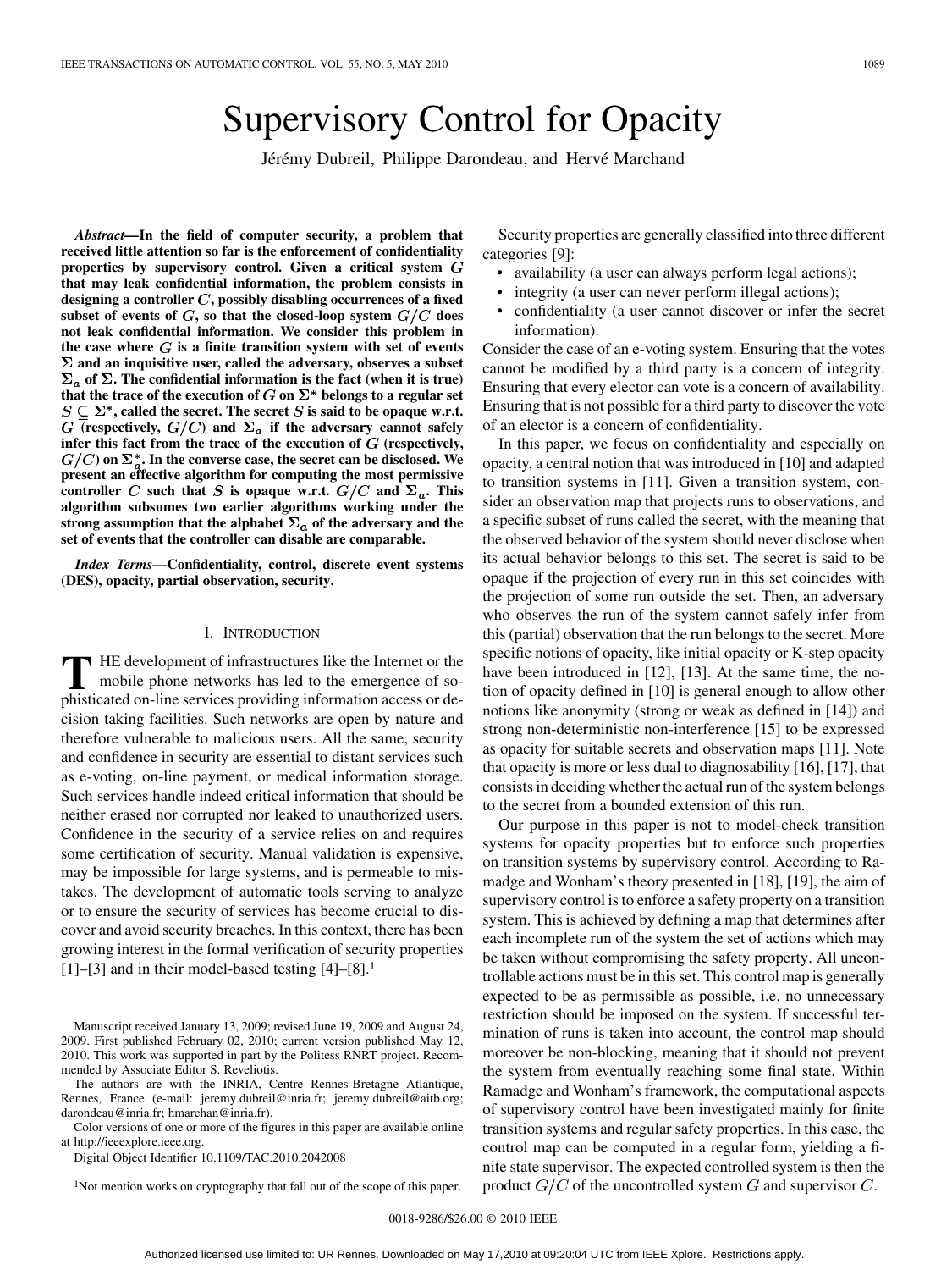1090 IEEE TRANSACTIONS ON AUTOMATIC CONTROL, VOL. 55, NO. 5, MAY 2010

Applying supervisory control to enforce confidentiality properties is an emerging field of research. In [20], the author adapts the decentralized supervisory control theory in order to ensure the Chinese Wall Policy, whereas in [21], the authors focus on (bisimulation-based) strong non-deterministic non-interference properties. Attempts to adapt supervisory control to opacity have been made in [22]–[24]. In these works, one considers a finite and deterministic labeled transition system  $G$  over an alphabet  $\Sigma$ , a regular set  $S \subseteq \Sigma^*$  (the secret) and a subset  $\Sigma_a \subseteq \Sigma$  (the alphabet of the adversary), and one searches for a finite state supervisor  $C$  enforcing the opacity of  $S$  w.r.t. the natural projection from  $\Sigma^*$  to  $\Sigma_a^*$  (by the opacity of S we mean the opacity of the set of runs with traces in  $S$ ). In this setting,  $G$  represents a system running in the scope of an inquisitive adversary. The adversary observes all actions in  $\Sigma_a$  and tries to infer from these partial observations the knowledge that the trace of the run of  $G$  is in the secret set  $S$ . For instance,  $G$  may be the driver of a semi-autonomous agent that travels through a finite network, and  $S$  is the set of incoming paths to a region of the network that should not be identified as the current region of the agent without compromising efficiency (the task of the agent may be to keep watch on a shopping center with two types of stores, specialized either in jewels or in candies, and thieves should not know when jewels stores are without supervision) or continuity of the service (the agent should not fall in an ambush). For another illustration,  $G$  may be a voting system with a finite set of voters, numbered from 1 to  $m$ , where the sequence of voters is random and may be observed (votes are not observable). Suppose that voting may be stopped at any time when it is certain that further voting would not change the result, which is then published. Let elementary votes be represented as pairs i: yes or i: no. Let  $S_u$ , respectively,  $S_n$  be the sets of sequences in which the last vote is  $yes$ , respectively, no. Enforcing the joint opacity of  $S_y$  and  $S_n$  prevents G from stopping whenever this would reveal some vote  $i$ : yes or  $i: no.$ 

One subtlety lays in the additional assumption that the adversary knows exactly the system  $G$  and the supervisor  $C$ . This means that new confidential information may be inferred by the adversary from the knowledge of  $C$  and the partial observation of the run of the controlled system, and to avoid such leakage, one must iterate the controller construction. Hence the exact problem is to find a supervisor  $C$  that enforces the opacity of S w.r.t.  $L(G/C)$  and the projection from  $\Sigma^*$  to  $\Sigma_a^*$ , and this is an intrinsically circular problem because the control objective cannot be expressed without an explicit reference to the controller (this is not true when the control objective is a safety property).

The non-blocking property of the supervisor (another circular problem) was ignored in the works cited above. We shall not address this issue in the present paper, where we still consider finite transition systems, regular secrets and natural projections.

The intrinsic circularity of the supervisory control problem for opacity makes it impossible to give a general solution to this problem by direct application of Ramadge and Wonham's methods.2 These methods were designed for enforcing integrity

properties on plants. Nevertheless, the Ramadge and Wonham's theory can be used directly for enforcing opacity properties when (1)  $\Sigma_c \subseteq \Sigma_o \subseteq \Sigma_a$  or (2)  $\Sigma_a \subseteq \Sigma_c \subseteq \Sigma_o$  where  $\Sigma_c$  respectively,  $\Sigma_o$  denote the subsets of actions that can be controlled respectively, observed by the supervisor  $C$  [24]. In both cases, the language of the optimal supervisor  $C$  may be computed by a first fixpoint iteration, yielding the supremal sublanguage  $L'$  of  $L(G)$  with respect to which S is opaque, followed by a second fixpoint iteration, yielding the supremal controllable and normal sublanguage of  $L'$ . Conditions less restrictive than (2) have been elaborated in [23] to the same effect.

In the remaining situations, a non-trivial adaptation of Ramadge and Wonham's methods is necessary. Some of the difficulties encountered are described in [24] where a specific control synthesis algorithm is defined for the case  $\Sigma_c \subseteq \Sigma_a \subseteq \Sigma_o \subseteq \Sigma$ . The purpose of this paper is to propose a new algorithm producing a most permissive and regular supervisory control for opacity in the more general case where both  $\Sigma_c \subseteq \Sigma_o$  and  $\Sigma_a \subseteq \Sigma_o$  but  $\Sigma_c$  and  $\Sigma_a$  are not necessarily comparable.

The remaining sections are organized as follows. Section II fixes some notations, introduces the notion of opacity and presents the opacity control problem. Section III provides a reduction of the opacity control problem to the same problem under full observation. Section IV presents informally the constructions needed to synthesize the controller. Section V is the core of the paper and presents the detailed construction and the formal justification of a solution to the opacity control problem. Section VI concludes the paper.

#### II. PRELIMINARIES

#### *A. Notations and Definitions*

Henceforth,  $\Sigma$  is a finite alphabet of actions (denoted  $\sigma$ ,  $\sigma_i$ ) and the like),  $G = (Q, \Sigma, \delta, q_0)$  is a deterministic transition system labeled in  $\Sigma$ , with a finite set of states  $Q$ , an initial state  $q_0 \in Q$ , and a partial transition map  $\delta: Q \times \Sigma \to Q$ . A (partial or incomplete) run  $\rho$  of G is a finite non-empty sequence  $q_0 \sigma_1 q_1 \sigma_2 \ldots q_{n-1} \sigma_n$  alternatively consisting of states  $q_i \in Q$ and actions  $\sigma_i \in \Sigma$  such that  $\delta(q_{i-1}, \sigma_i)$  is defined for  $i =$ 1... *n* and it is equal to  $q_i$  for  $i = 1...n - 1$ .

The trace  $tr(\rho)$  of the run  $\rho$  is the word  $\sigma_1 \sigma_2 \ldots \sigma_n \in \Sigma^*$ . The trace of the empty run  $q_0$  is the empty word  $\varepsilon$ . The language of G is the set of all traces of runs of G and it is denoted  $L(G)$ . As  $G$  is a deterministic labeled transition system (or LTS), runs and traces of runs are in bijective correspondence. The words in  $L(G)$  may therefore, by an abuse of terminology, be called traces of  $G$ .

Opacity control aims at preventing an inquisitive user, called the adversary, from obtaining or inferring confidential information on the execution of  $G$  from a partial observation of this run. To model the partial observation of runs by the adversary, we let  $\Sigma_a \subseteq \Sigma$  denote the subset of actions of G that the adversary can observe, and we use the *natural projection*  $\pi_a : \Sigma^* \to \Sigma_a^*$  defined inductively on words with  $\pi_a(\varepsilon) = \varepsilon$ ,  $\pi_a(\sigma w) = \sigma \pi_a(w)$ if  $\sigma \in \Sigma_a$ , and  $\pi_a(\sigma w) = \pi_a(w)$  otherwise. For any words  $w, w' \in \Sigma^*$ ,  $w \sim_a w'$  denotes the fact that  $\pi_a(w) = \pi_a(w')$ ,

<sup>2</sup>By Ramadge and Wonham's methods, we mean in general finite iterative methods for computing the greatest fixpoints of contractive operators on regular languages, enforcing separately or jointly behavioral properties such as safety, non-blockingness and the like by successive restrictions until these properties finally hold.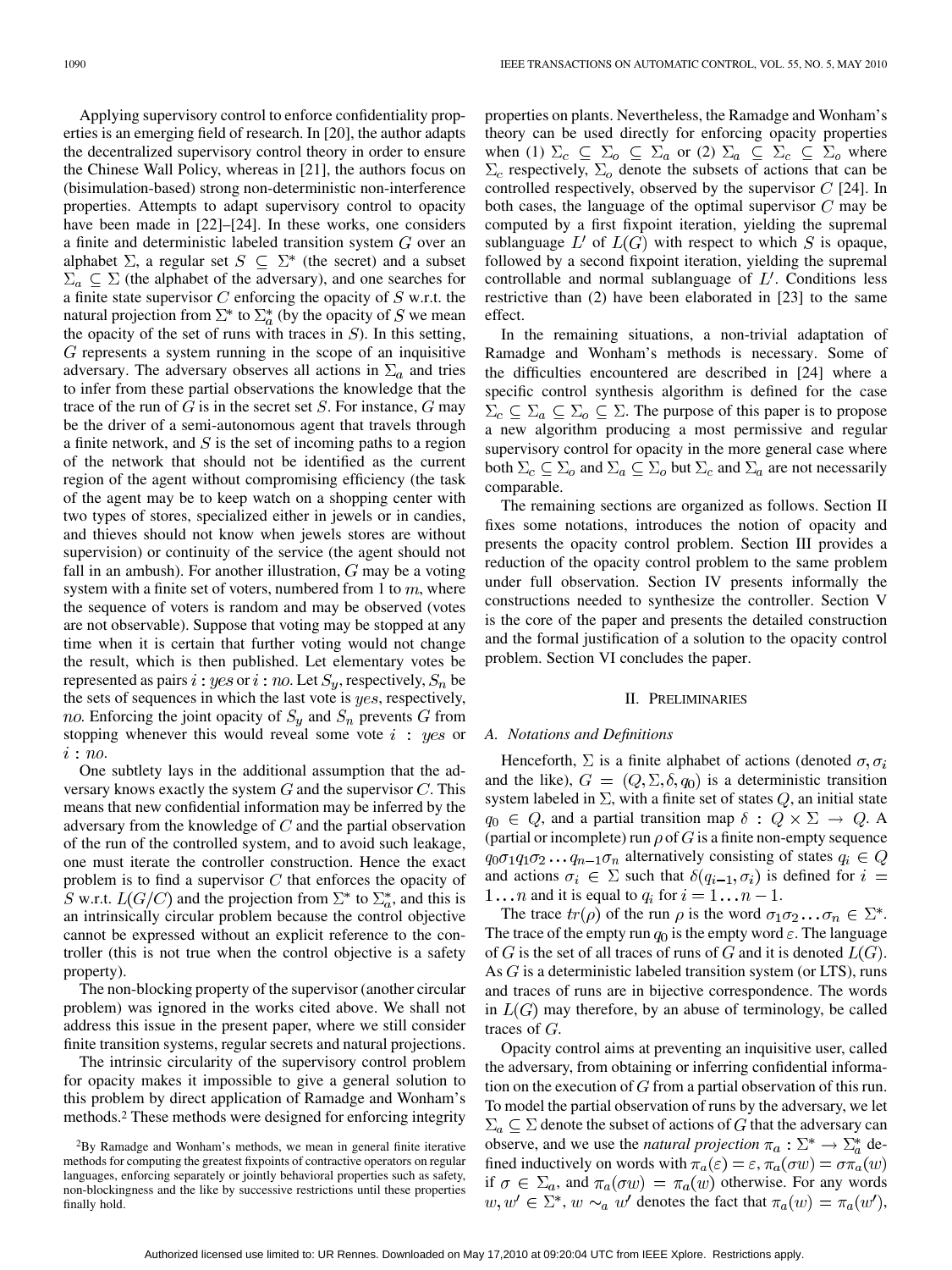and  $[w]_a = \pi_a^{-1} \circ \pi_a(w)$  denotes the class of w w.r.t. the induced equivalence. Thus,  $L(G) \cap [w]_a$  is the set of traces of G that the adversary cannot distinguish from  $w$ .  $Det_a(G)$  denotes the deterministic LTS which is computed from  $G$  by first replacing all transitions labeled in  $\Sigma \setminus \Sigma_a$  with  $\varepsilon$ -transitions and next applying the subset construction on the relabeled version of  $G$ . The construction is recalled hereafter.<sup>3</sup>

*Definition 1:* Let  $G = (Q, \Sigma, \delta, q_0)$ . Then  $Det_a(G)$  =  $(\mathcal{X}, \Sigma_a, \Delta, X_0)$  where  $X_0 = \delta(q_0, [\varepsilon]_a)$  and  $\mathcal{X} \subseteq 2^Q$  is the inductive closure of the set  $\{X_0\}$  under the partial transition map  $\Delta(X, \sigma) = \delta(X, [\sigma]_a)$ .

In order to match the system  $G$  with the dynamic estimation of its current state by the adversary, we shall consider the parallel composition  $G \times Det_a(G)$ . This composition operation is recalled below.

*Definition 2:* Let  $G_i = (Q_i, \Sigma_i, \delta_i, q_{i,0})$  i = 1, 2 be two LTSs. Their *parallel composition*  $G_1 \times G_2$  is the deterministic transition system  $(Q_1 \times Q_2, \Sigma_1 \cup \Sigma_2, \delta, (q_{1,0}, q_{2,0}))$  as follows:

$$
\delta((q_1, q_2), \sigma)
$$
\n
$$
= \begin{cases}\n(\delta_1(q_1, \sigma), \delta_2(q_2, \sigma)) & \text{if } \sigma \in \Sigma_1 \cap \Sigma_2, \delta_i(q_i, \sigma) \text{ defined} \\
(\delta_1(q_1, \sigma), q_2), & \text{if } \sigma \in \Sigma_1 \setminus \Sigma_2, \delta_1(q_1, \sigma) \text{ defined} \\
(q_1, \delta_2(q_2, \sigma)), & \text{if } \sigma \in \Sigma_2 \setminus \Sigma_1, \delta_2(q_2, \sigma) \text{ defined} \\
\text{undefined}, & \text{otherwise}.\n\end{cases}
$$

Note that a controlled system  $G/C$  might also be written  $G \times$ C since  $G/C$  is indeed the parallel composition of the plant  $G$ and the controller  $C$ .

#### *B. The Definition of Opacity*

Consider an LTS G over  $\Sigma$  and a subalphabet  $\Sigma_a \subseteq \Sigma$ . The alphabet  $\Sigma_a$  is the set of actions supplied to the user for interacting synchronously with  $G$ , i.e. for observing the runs of  $G$ . One wants to hide from the user some confidential property of runs, e.g. that a run has never visited some state, or that some action  $\sigma$  has always been immediately followed in the run by some other action  $\sigma'$ , or that some high-level action occurred in the run (according to the terminology for non-interference used in [15]). Such a confidential property of runs may be represented abstractly as a non-empty and regular subset  $S \subseteq L(G)$ , which we call a *secret*. As the user is possibly inquisitive, we call him the *adversary*.

If, for some trace w of G,  $\pi_a(w)$  belongs to  $\pi_a(S)$  but does not belong to  $\pi_a(L(G) \setminus S)$ , then the adversary knows from the observation  $\pi_a(w)$  of the trace w that this trace belongs to S, i.e. the trace *discloses the secret to the adversary*. In the converse case, no confidential information is leaked and the secret  $S$  is said to be *opaque* w.r.t.  $L(G)$  and  $\Sigma_a$ . Let us state a more precise definition of opacity.

*Definition 3:* For  $S', L' \subseteq \Sigma^*$ , let  $Discloser(S', L')$  be the set of words  $w \in L'$  such that  $[w]_a \cap L' \subseteq S'$ . Then S' is *opaque* w.r.t. L' and  $\Sigma_a$  if  $Discloser(S', L') = \emptyset$ .

*Remark 1:* Equivalently, S' is *opaque* w.r.t.  $L'$  and  $\Sigma_a$  iff  $(\forall s \in L')(\exists s' \in L' \setminus S')s' \sim_a s.$ 

<sup>3</sup>We use freely the inductive extension  $\delta$  :  $Q \times \Sigma^* \rightarrow Q$  defined with  $\delta(q,\varepsilon) = q$  and  $\delta(q, s\sigma) = \delta(\delta(q, s), \sigma)$  for  $\sigma \in \Sigma$ . We use as well the additive extensions of  $\delta$  to sets of states and/or to sets of words.



Fig. 1. Case of non-opacity.

*Remark 2:* If  $\mathcal L$  is any family of languages and  $S$  is opaque w.r.t. L and  $\Sigma_a$  for any  $L \in \mathcal{L}$ , then S is opaque w.r.t. arbitrary unions of languages in  $\mathcal L$  and  $\Sigma_a$ .

*Example 1:* Let  $G = (Q, \Sigma, \delta, q_0, Q_S)$  be the automaton depicted in Fig. 1, thus  $Q = \{0, \ldots, 8\}, \Sigma = \{b, c, x, y, z\}, \delta$  is defined by the labeled edges,  $q_0 = 0$ , and  $S = \{xb, yb, cz, cyb\}$ (the traces in  $S$  lead to the squared configurations in Fig. 1). Let  $\Sigma_a = \{b, x, y, z\}$ . Then S is not opaque w.r.t. G and  $\Sigma_a$ , since e.g. for the observation z, the only possible trace is  $c \in S$ . Similarly, for the observation  $y.b$ , the only possible traces are  $y.b$  and  $c.y.b$  which both belong to the secret S. Finally, the trace x b belongs to S but it does not disclose the secret, since  $x.b \sim_a c.x.b.$  and  $c.x.b.$  does not belong to S. ♦

For another illustration of the concept of opacity, imagine that models a hardware/software system with a bug that cannot be fixed because it is in the hardware and  $S$  is the set of traces of all runs in which the bug occurs, i.e. the secret  $S$  is the run-time extension of the bug. If S is opaque w.r.t.  $L(G)$ , then a user who can only observe the actions in  $\Sigma_a$  will never identify any consequence of the bug. In the converse case, the best one can do is to hide the bug by wrapping  $G$  in a software interface, restricting the behavior of  $G$  and ensuring in this way that  $S$  and hence the bug cannot be disclosed any more. This can always be done in view of the following proposition.

*Proposition 1 ([22]):* Given a system  $G$  and a set of traces  $S$ , there always exists a supremal prefix-closed sublanguage  $L'$ of  $L(G)$  such that S is opaque w.r.t. L' and  $\Sigma_a$ , namely the language  $L' = L(G) \setminus ((L(G) \setminus \pi_a^{-1} \circ \pi_a(L(G) \setminus S)).\Sigma^*)$ .

The proof of this proposition follows from the definition of opacity and Remark 2.

#### *C. Opacity Control Problem*

Given a system  $G$  and a secret  $S$ , our goal is to enforce the opacity of  $S$  on  $G$  by supervisory control. The search space for possible controls over G is determined by two subsets of  $\Sigma$ , a subset  $\Sigma_c$  of *controllable* actions and a subset  $\Sigma_o$  of *observable* actions. It is assumed that after a run of  $G$  with trace  $w$ , the information available for controlling the next action of  $G$  is the observed trace  $\pi_o(w)$ , where  $\pi_o$  is the natural projection from  $\Sigma^*$  to  $\Sigma^*_o$ .

A *control* is a map  $f : \Sigma_o^* \to 2^{\Sigma}$  from observed traces to subsets of  $\Sigma$  such that only the supersets of  $\Sigma_{uc} = \Sigma \setminus \Sigma_c$  can appear in the range of  $f$  (this restriction reflects that a controller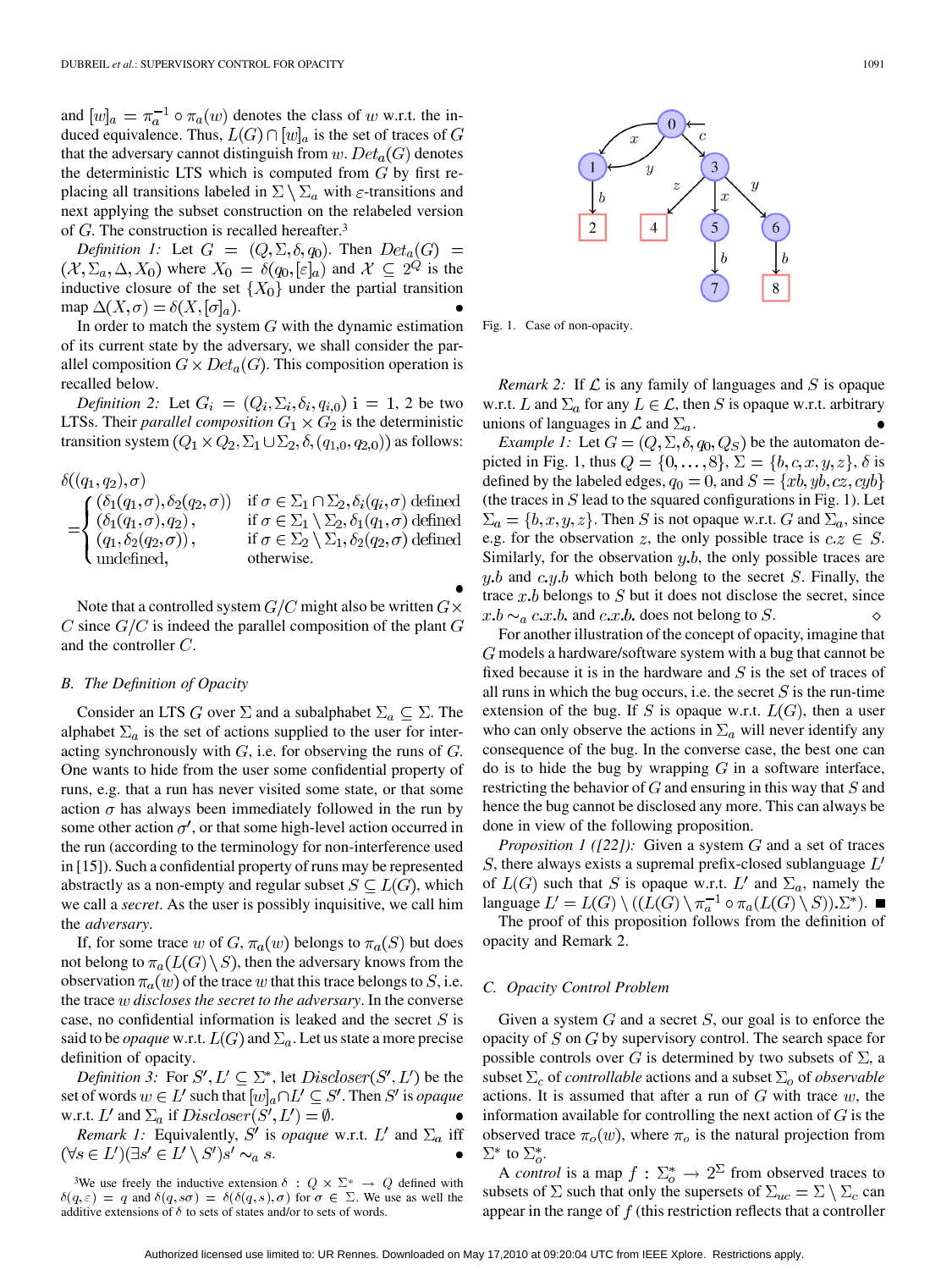can never disable any uncontrollable action). Applying the control f to G means disabling after w all actions which do not belong to  $f(\pi_o(w))$ . We let  $L(G/f)$  denote the induced restriction of the language generated by  $G$  under the control  $f$ .

*Remark 3:* If C is a (possibly infinite) LTS such that  $L(C)$  =  $L(G_{\Sigma^*}/f)$ , where  $G_{\Sigma^*}$  is any LTS such that  $L(G_{\Sigma^*}) = \Sigma^*$ , then  $L(G/f) = L(G \times C)$ . The LTS C is called a *controller*, and the parallel composition  $G \times C$  is often written  $G/C$  to stress this interpretation. Indeed,  $f$  and  $C$  determine each other up to the constraint  $L(G/f) = L(G \times C)$ . So, one can work indifferently with control maps  $f$  or with controllers  $C$ .

The problem we want to solve may be described roughly as follows.

*Problem 1:* Given a finite deterministic transition system G labeled over  $\Sigma$ , a regular subset  $S \subseteq \Sigma^*$  (the secret), and three subalphabets  $\Sigma_a$ ,  $\Sigma_o$  and  $\Sigma_c$  of  $\Sigma$ , compute a most permissive control f such that S is opaque w.r.t.  $L(G/f)$  and  $\Sigma_a$ .

A classical Ramadge and Wonham's theorem states that a prefix-closed sublanguage K of  $L(G)$  may be obtained as the induced restriction of the language generated by  $G$  under some control f (in formulas,  $K = L(G/f)$ ) if and only if K is controllable and observable according to the definitions below (for a complete presentation of supervisory control, the reader is referred e.g. to [25]).

*Definition 4:* A prefix-closed language  $K \subseteq L(G)$  is controllable w.r.t.  $L(G)$  and  $\Sigma_c$  if  $K.\Sigma_{uc} \cap L(G) \subseteq K$ .

*Definition 5:* A prefix-closed language  $K \subseteq L(G)$  is observable w.r.t.  $L(G)$ ,  $\Sigma_o$  and  $\Sigma_c$  if, for any  $s, s' \in K$  with identical observations  $\pi_o(s) = \pi_o(s')$  and for any controllable action  $\sigma \in \Sigma_c$ ,  $(s\sigma \in L \wedge s'\sigma \in K) \Rightarrow s\sigma \in K$ .

Another classical theorem states that if every controllable action is observable, i.e. in the case  $\Sigma_c \subseteq \Sigma_o$ , then a prefix-closed language  $K$  is observable if and only it is *normal* according to the definition below.

*Definition 6:* A prefix-closed language  $K \subseteq L(G)$  is normal w.r.t.  $L(G)$  and  $\Sigma_o$  if  $\pi_o^{-1} \circ \pi_o(K) \cap L(G) \subseteq K$ .

Prefix-closedness, controllability, and normality are preserved under arbitrary unions of languages. Using this fact, one may show that under the assumption  $\Sigma_c \subseteq \Sigma_o$ , any language  $K$  has a supremal prefix-closed, controllable and observable sublanguage. Using Remark 2, it should moreover be clear that a formal solution to Problem 1 is obtained by defining  $L(G/f)$ as the union  $K^{\dagger}$  of all languages  $K \subseteq L(G)$  such that K is prefix-closed, controllable and observable, and  $S$  is opaque w.r.t. K and  $\Sigma_a$ . Unfortunately, this does not indicate that f or  $L(G/f)$  can be effectively computed. It should moreover be noted that, if the conditions stated above are fulfilled only for  $K = \emptyset$  (the empty language that does not even contain the empty word), then there exists no solution  $f$  to Problem 1 (because  $\varepsilon \in L(G/f)$  for any f). The opacity of S w.r.t.  $L(G) \cap \sum_{u}^{*}$  and  $\Sigma_a$  is a sufficient condition to the existence of solutions to Problem 1.4 A list of alternative conditions under which effective algorithms have been proposed for computing the most permissive opacity control is stated in the following proposition.

*Proposition 2:* Given a finite transition system  $G$  and a regular secret S, assume that S is opaque w.r.t.  $L(G) \cap \Sigma_{uc}^*$  and  $\Sigma_a$ . In each of the following four situations, one can effectively compute the most permissive control  $f$  enforcing the opacity of S w.r.t.  $L(G/f)$  and  $\Sigma_a$ :

1) 
$$
\Sigma_c \subseteq \Sigma_o \subseteq \Sigma_a \subseteq \Sigma
$$
 [24];

- 2)  $\Sigma_o = \Sigma$  and  $(\forall s, s' \in L(G))(\forall \sigma \in \Sigma_{uc} \cap \Sigma_a)s \sim_a$  $s' \wedge s\sigma \in L(G) \Rightarrow s'\sigma \in L(G)$  [23];
- 3)  $\Sigma_a \subseteq \Sigma_c \subseteq \Sigma_o \subseteq \Sigma$  [24];

4) 
$$
\Sigma_c \subseteq \Sigma_a \subseteq \Sigma_o \subseteq \Sigma
$$
 [24].

In cases (1), (2) and (3),  $L(G/f)$  is obtained by computing first the supremal sublanguage  $SupOp(L(G))$  of  $L(G)$ with respect to which  $S$  is opaque (given by Proposition 1), and next the supremal controllable and normal sublanguage  $SupCoNo(SupOp(L(G))$  of the former. In case (4), on account of the assumption that the adversary knows exactly the control map, it would be necessary to iterate further the two operations  $SupOp$  and  $SupCoNo$  in alternation, but it has been shown in [24] that such an iteration may not stabilize, and a non-trivial adaptation of Ramadge and Wonham's methods was in fact necessary to compute  $L(G/f)$  with an algorithm that always terminates.

In the rest of the paper, we assume that  $\Sigma_c \subseteq \Sigma_o$  as in all cases listed in Proposition 2. We also suppose that  $\Sigma_a \subseteq \Sigma_o$ , meaning that a controller has at least as precise information as the adversary on the actual run of G. But we *do not suppose* that  $\Sigma_c$  and  $\Sigma_a$  are comparable, thus jointly extending conditions (2), (3) and (4) of Proposition 2. The exact problem which we want to solve may finally be stated as follows:

*Problem 2 (Opacity Control Problem):* Given a finite deterministic transition system G labeled over  $\Sigma$ , a regular subset  $S \subseteq \Sigma^*$  (the secret), a subalphabet  $\Sigma_o \subseteq \Sigma$  (the actions which a controller can observe), and two arbitrary subalphabets  $\Sigma_c \subseteq$  $\Sigma_o$  (the actions which a controller can disable) and  $\Sigma_a \subseteq \Sigma_o$ (the actions visible to the adversary), let  $K$  denote the set of non-empty prefix-closed sublanguages  $K$  of  $L(G)$  such that  $K$ is controllable w.r.t.  $L(G)$  and  $\Sigma_c$ , K is normal w.r.t.  $L(G)$  and  $\Sigma_o$ , and S is opaque w.r.t. K and  $\Sigma_a$ . The problem is twofold.

i) Show that it is decidable whether  $K$  is empty.

ii) Show that for non-empty  $K$ , the union  $\cup K$  of all languages in K is a regular language  $K^{\dagger}$ , and construct from G and S a finite state machine generating  $K^{\dagger}$ .

At this stage, we would like to indicate briefly potential applications. In the security literature, opacity is usually considered in the context of infinite systems, including for instance unbounded Petri nets. As opacity is not decidable in general [11], the best one can do is often model-checking systems for sufficient opacity conditions. A complementary technique would be to enforce opacity by supervisory control on finite abstractions of infinite systems and then to lift control to the original systems for subsequent model-checking. A field of direct application of regular opacity control is the guidance of semi-autonomous agents traveling through finite networks, with the objective of preventing current positions from being known to adversaries that receive partial information from sensors. The technical development presented in Section V will be illustrated with a reduced example of this kind.

<sup>&</sup>lt;sup>4</sup>This condition is not necessary. For instance, let  $L(G) = \varepsilon + (x + c)(a + \varepsilon)$ and  $S = xa$  with  $\Sigma_a = \{a\}, \Sigma_c = \{c\},$  and  $\Sigma_o = \{x, c\}$ , then S is not opaque w.r.t.  $L(G) \cap \Sigma_{uc}^*$  but it is opaque w.r.t.  $L(G)$ !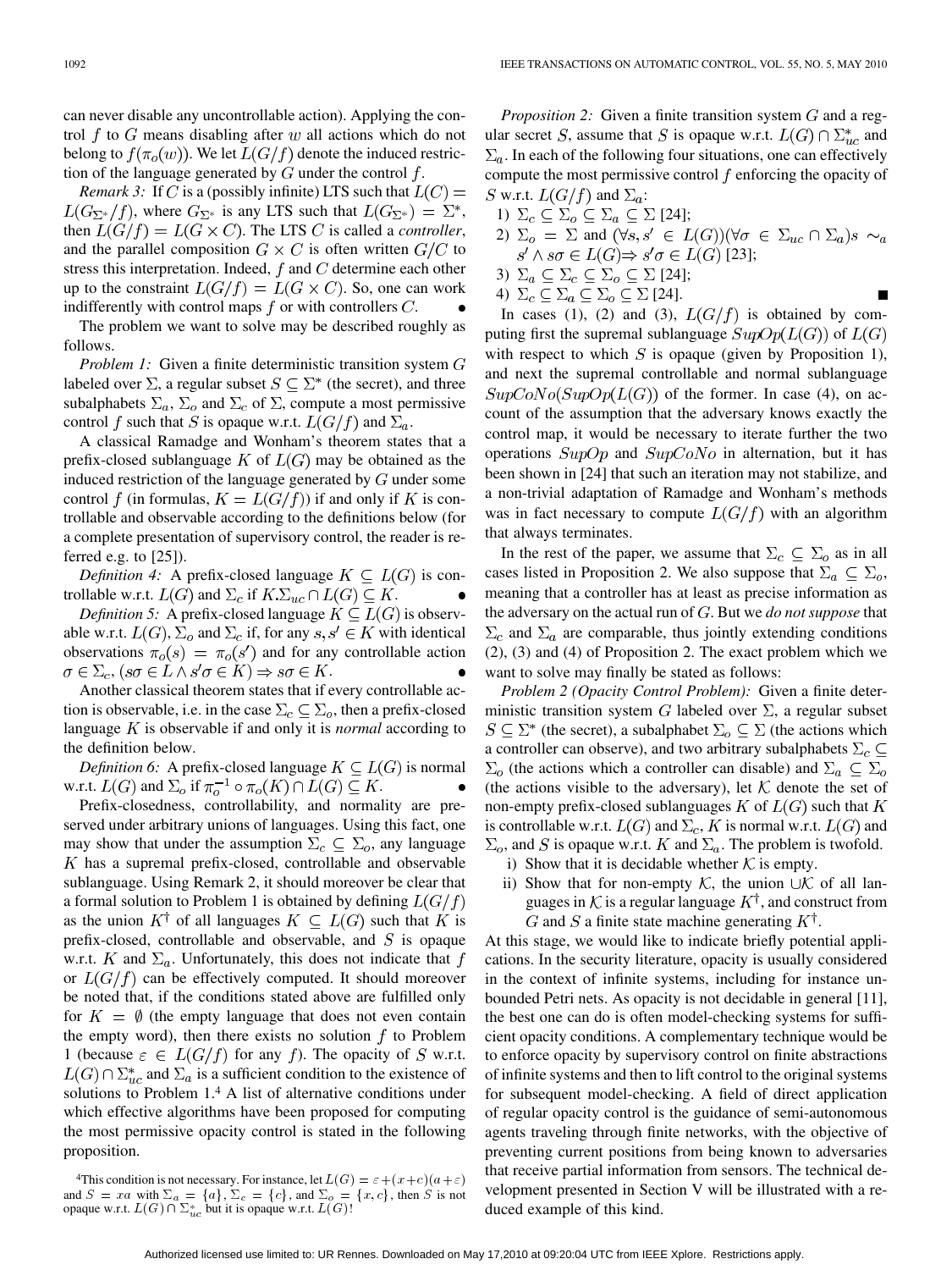#### III. A REDUCTION TO OPACITY CONTROL UNDER FULL OBSERVATION

We show in this section that solving the Opacity Control Problem under the assumption  $\Sigma = \Sigma_0$  (full observation) induces a general solution of the Opacity Control Problem. The parameter  $\Sigma_o$  of the Opacity Control Problem will therefore be eliminated from the subsequent sections where the problem is afforded a solution.

Define  $\mathcal{F}(\Sigma, L(G), S, \Sigma_c, \Sigma_o, \Sigma_a) = \mathcal{K}$  (the set specified in the statement of the Opacity Control Problem). Let  $K' = \mathcal{F}(\Sigma_o, \pi_o(L(G)), S', \Sigma_c, \Sigma_o, \Sigma_a)$  where  $S' =$  $\pi_o(S) \setminus \pi_o(L(G) \setminus S)$ . Note that  $S' \subseteq \pi_o(S)$ , and  $S'$  is a regular language.

*Proposition 3:* Let  $K \in \mathcal{K}$ , then  $\pi_o(K) \in \mathcal{K}'$ .

*Proof:*  $K \subseteq L(G) \Rightarrow \pi_o(K) \subseteq \pi_o(L(G))$ , and the nonemptiness and prefix-closeness of  $K$  entail similar properties for  $\pi_o(K)$ .

We show that  $\pi_o(K)$  is controllable w.r.t.  $\pi_o(L(G))$  and  $\Sigma_c$ . Let  $w' \in \pi_o(K)$  and  $\sigma \in \Sigma_o \setminus \Sigma_c$  such that  $w' \sigma \in \pi_o(L(G))$ . As  $L(G)$  is prefix-closed,  $w' = \pi_o(w)$  for some  $w \in L(G)$ such that  $w\sigma \in L(G)$ . Let  $w' = \pi_o(v)$  for some  $v \in K$ . Then  $\pi_o(v) = \pi_o(w)$ . As K is normal w.r.t.  $L(G)$  and  $\Sigma_o$ ,  $w \in L(G) \land v \in K \Rightarrow w \in K$ . As  $w\sigma \in L(G)$  and  $\sigma \notin \Sigma_c$ ,  $w\sigma \in K$  by controllability of K. Therefore,  $w'\sigma \in \pi_o(K)$  as required.

The projected language  $\pi_o(K)$  is certainly normal w.r.t.  $\pi_o(L(G))$  and  $\Sigma_o$ , because  $\pi_o(K) \subseteq \pi_o(L(G)) \subseteq \Sigma_o^*$ .

We show finally that S' is opaque w.r.t.  $\pi_o(K)$  and  $\Sigma_a$ . Let  $w' \in S' \cap \pi_o(K)$ , then  $w' = \pi_o(w)$  for some  $w \in K \subseteq L(G)$ and by definition of  $S'$ ,  $w \in S$ . As S is opaque w.r.t. K and  $\Sigma_a$ ,  $\pi_a(w) = \pi_a(v)$  for some  $v \in K \setminus S$ . Let  $v' = \pi_o(v)$ , then  $\pi_a(w') = \pi_a(w) = \pi_a(v) = \pi_a(v'), v' \in \pi_o(K)$ , and  $v' \notin S'$ because  $v \in \pi_{0}^{-1}(v'), v \in K \subseteq L(G)$ , and  $v \notin S$ .

*Proposition 4:* Let  $K' \in K'$ , then  $\pi_{o}^{-1}(K') \cap L(G) \in \mathcal{K}$ .

*Proof:* Let  $K = \pi_o^{-1}(K') \cap L(G)$ , then  $K \subseteq L(G)$ , K is prefix-closed because  $K'$  and  $L(G)$  are prefix-closed, and  $K \neq \emptyset$  because  $K'$  is a non-empty subset of  $\pi_o(L(G))$ .

We show that K is controllable w.r.t.  $L(G)$  and  $\Sigma_c$ . Let  $w\sigma \in$  $L(G)$  with  $w \in K$  and  $\sigma \in \Sigma \setminus \Sigma_c$ . If  $\sigma \notin \Sigma_o$ , then  $w\sigma \in K$ because  $\pi_o(w\sigma) = \pi_o(w) \in K'$ . Suppose now that  $\sigma \in \Sigma_o$ . Then  $w' = \pi_o(w)$  belongs to  $K', \sigma \in \Sigma_o \setminus \Sigma_c$ , and  $w' \sigma \in$  $\pi_o(L(G))$ . As K' is controllable w.r.t.  $\pi_o(L(G))$  and  $\Sigma_c, w' \sigma \in$ K'. Therefore,  $w\sigma \in \pi_0^{-1}(K')$ , and since  $w\sigma \in L(G)$ ,  $w\sigma \in$  $K$  as required.

It follows directly from the definition  $K = \pi_0^{-1}(K') \cap L(G)$ that K is normal w.r.t.  $L(G)$  and  $\Sigma_o$ .

We show finally that S is opaque w.r.t. K and  $\Sigma_a$ . Let  $w \in S \cap K$  and let  $w' = \pi_o(w)$ , then  $w' \in K'$ , hence  $\pi_o^{-1}(w') \cap L(G) \subseteq K$ . If  $\pi_o^{-1}(w') \cap L(G)$  is not included in S, then  $\pi_o(v) = \pi_o(w)$  and thus  $\pi_a(v) = \pi_a(w)$  for some  $v \in \pi_0^{-1}(w') \cap (K \setminus S)$ . If  $\pi_0^{-1}(w') \cap L(G)$  is included in S, then  $w' \in S'$  by definition of this set. As S' is opaque w.r.t.  $K'$ and  $\Sigma_a$ ,  $\pi_a(w') = \pi_a(v')$  for some  $v' \in K' \setminus S'$ . By definition of S',  $v' = \pi_o(v)$  for some  $v \in L(G) \setminus S$ . Now  $v \in \pi_o^{-1}(v')$ and  $v' \in K'$ , hence  $\pi_0^{-1}(v') \cap L(G) \subseteq K$  by definition of K. Therefore,  $v \in K \setminus S$ . Finally,  $\pi_a(v) = \pi_a(w)$  because  $\pi_a(w) = \pi_a(w')$  and  $\pi_a(v) = \pi_a(v')$ .

*Proposition 5:* The Opacity Control Problem with the parameters  $(\Sigma, L(G), S, \Sigma_c, \Sigma_o, \Sigma_a)$  is equivalent to the same problem with the parameters  $(\Sigma_o, \pi_o(L(G)), S', \Sigma_c, \Sigma_o, \Sigma_a)$ .

*Proof:* In view of Propositions 3 and 4,  $K \neq \emptyset$  if and only if  $K' \neq \emptyset$ . Note that both operations  $\pi_o(\cdot) : K \to K'$  and  $\pi_o^{-1}(\cdot) \cap L(G) : \mathcal{K}' \to \mathcal{K}$  are monotone. Moreover, the following relations hold for all  $K \in \mathcal{K}$  and  $K' \in \mathcal{K}'$  (establishing thus a Galois connection between  $K$  and  $K'$ :

- $\bullet \ \pi_o(K) \subseteq K' \Rightarrow K \subseteq \pi_o^{-1}(K') \cap L(G);$
- $K \subseteq \pi_{\alpha}^{-1}(K') \cap L(G) \Rightarrow \pi_{\alpha}(K) \subseteq K';$
- $K \subseteq \pi_{o}^{-1} \circ \pi_{o}(K) \cap L(G);$
- $K' = \pi_o(\pi_o^{-1}(K') \cap L(G)).$

One deduces the following. If  $\cup \mathcal{K} = K^{\dagger} \in \mathcal{K}$  then for any  $K' \in$ ,  $\pi_{\overline{o}}^{-1}(K') \cap L(G) \subseteq K^{\dagger} \subseteq \pi_{\overline{o}}^{-1} \circ \pi_o(K^{\dagger}) \cap L(G)$ , hence . If then for any  $K \in \mathcal{K}$ ,  $\pi_o(K) \subseteq (K'^{\dagger})$ , hence  $K \subseteq \pi_o^{-1}(K'^{\dagger}) \cap$  $L(G)$ . Thus,  $\cup \mathcal{K} \in \mathcal{K}$  if and only if  $\cup \mathcal{K}' \in \mathcal{K}'$ . As both operators  $\pi_o(\cdot)$  and  $\pi_o^{-1}(\cdot) \cap L(G)$  preserve regular languages, the proof of the proposition follows.

Based on Proposition 5, whenever  $\Sigma_a \subseteq \Sigma_0 \subseteq \Sigma$ , one can reformulate the opacity control problem in terms of the abstract system induced by the observation map  $\pi_o$  and a new secret  $S'$  derived from  $S$ , solve the problem in this abstract setting, and lift up the solution  $K'^{\dagger}$  to the original setting as  $K^{\dagger}$  =  $\pi_o^{-1}(K'^{\dagger}) \cap L(G).$ 

#### IV. AN INFORMAL PRESENTATION OF THE CONSTRUCTIONS

In this section, we sketch the intuitions under the methods that will be employed for solving Problem 2. Henceforth, based on Proposition 5, we assume w.l.o.g. that  $\Sigma = \Sigma_o$ . Moreover, we assume that the transition system  $G$  recognizes the secret  $S$ , i.e.  $G = (Q, \Sigma, \delta, q_0, Q_S)$  such that for any  $s \in \Sigma^*$ ,  $s \in L(G)$ iff  $\delta(q_0, s)$  is defined and  $s \in S$  iff  $\delta(q_0, s) \in Q_S$ . This second condition, even though it does not hold for arbitrary  $G$  and  $S$ , always holds for the parallel composition of  $G$  and a complete deterministic automaton recognizing  $S$ .

Let  $K$  denote the set of all *non-empty* prefix-closed and controllable languages  $K \subseteq L(G)$  such that S is opaque w.r.t. K and  $\Sigma_a$ . It was observed in Section II that, if K differs from the empty set, then  $K^{\dagger} = \bigcup \mathcal{K}$  is in  $\mathcal{K}$ . We want to construct a finite automaton  $A^{\dagger}$  that generates  $K^{\dagger}$ , showing that this language is regular and providing as a by-product the most permissive control  $f^{\dagger}$  enforcing the opacity of S w.r.t.  $L(G)/f^{\dagger}$  and  $\Sigma_a$ . In case when  $K^{\dagger} = \emptyset$ , no control f on G can enforce the opacity of . In order to avoid this special case, *we assume henceforth that*  $q_0 \notin Q_S$  *and*  $\delta(q_0, \sigma)$  *is defined only for*  $\sigma \in (\Sigma_c \cap \Sigma_a)$ *.* This property may always be enforced on  $G$  by adding if necessary a dummy transition from a dummy initial state to the actual initial state of G. In this way, the condition  $K^{\dagger} \neq \emptyset$  is replaced equivalently with the condition  $K^{\dagger} \neq {\varepsilon}$ . The latter condition may of course be decided upon from any automaton  $A^{\dagger}$  generating  $K^{\dagger}$ .

As  $S$  is the set of traces of  $G$  recognized by the accepting states in  $Q_S$ , a trace  $s \in \Sigma^*$  discloses the secret S to the adversary if  $\delta(q_0, [s]_a) \subseteq Q_S$ . Therefore,  $K^{\dagger} = L(G)$  if  $\delta(q_0, [s]_a) \not\subseteq Q_S$  for every  $s \in S$ . The usual method for testing this is to construct an LTS  $Det_a(G) = (\mathcal{X}, \Sigma_a, \Delta, X_0)$  as indicated in Definition 1, and to check that no reachable state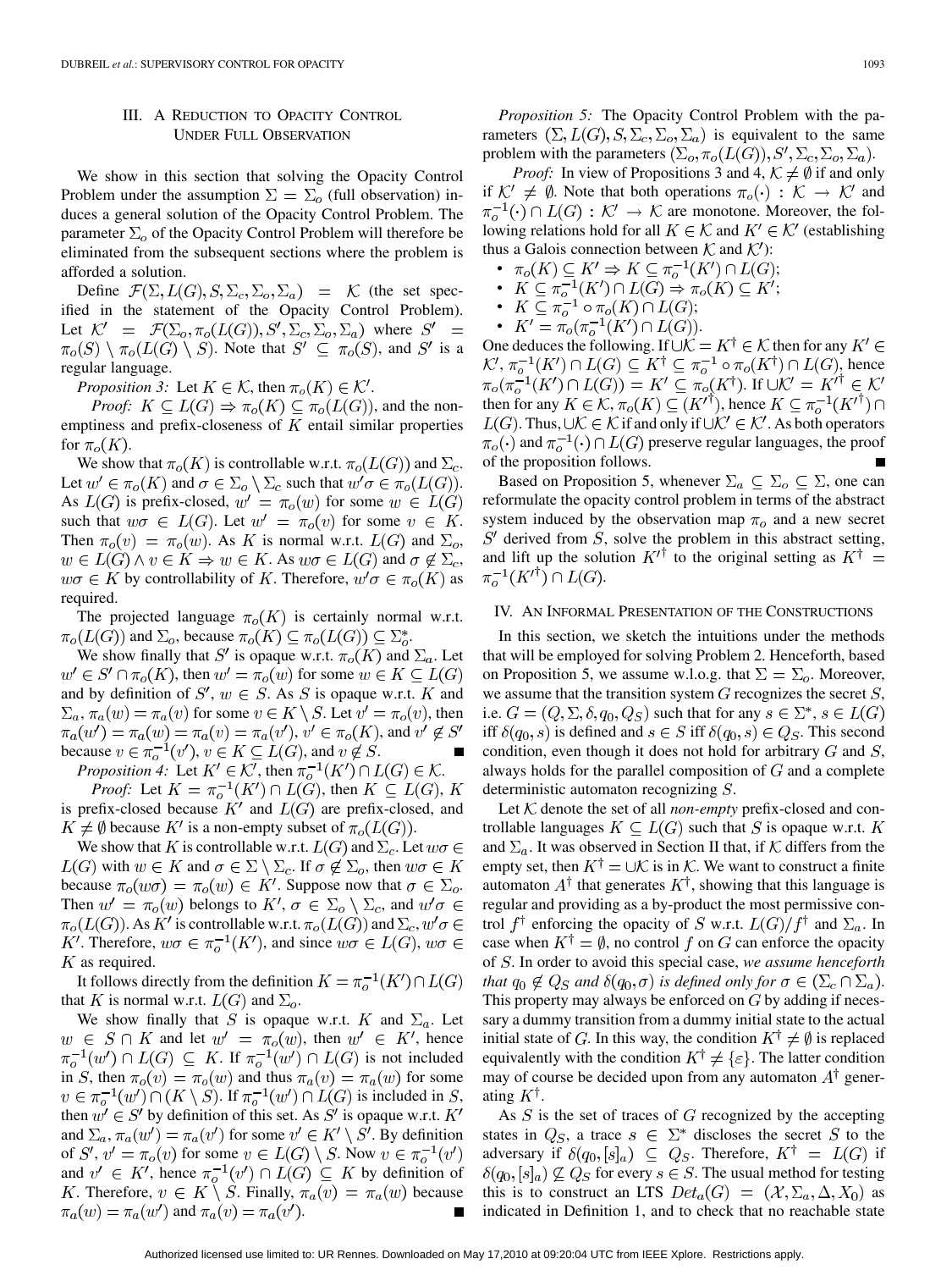$X \in \mathcal{X}$  is a subset of  $Q_S$ . In case when  $X \subseteq Q_S$  for some  $X \in \mathcal{X}$ , a first and necessary step towards computing  $K^{\dagger}$  is to compute the LTS  $A = G \times Det_a(G)$ , thus matching the system  $G$  with the dynamic estimation of its current state by the adversary. This LTS, equipped with the set of accepting states  $Q \times 2^{Q_s}$ , recognizes exactly the set of traces which disclose the secret  $S$ .

Let us explain more precisely the contribution brought by the LTS A to the construction of a control map f enforcing the opacity of S. Define  $\Sigma_{ua} = \Sigma \setminus \Sigma_a$ . The initial state of A is the pair  $(q_0, E_0)$  defined with  $E_0 = \delta(q_0, \Sigma_{ua}^*)$ , and the reachability set of  $A$  is the inductive closure of the set  $\{(q_0, E_0)\}$  under the partial transition map  $\delta((q,E),\sigma) = (\delta(q,\sigma), \delta(E,\Sigma_{ua}^*\sigma\Sigma_{ua}^*))$  (where  $E \subseteq Q$ ). When a run with trace  $s$  is performed in  $G$ , the matching run of A leads to a pair  $(q, E)$  where q is the state reached by G and  $E = \delta(q_0, [s]_a)$  is the most accurate estimate of q that can be computed by an adversary knowing G and  $\pi_a(s)$ . Therefore, the adversary can disclose the secret if and only if  $A$ has at least one *loosing path*, that is a path leading to a *loosing configuration*  $(q, E)$  such that  $E \subseteq Q_S$ . Here and in the sequel, the term *configuration* is used as a synonym of state for all automata with sets of states included in  $Q \times 2^Q$ , while the term *state* is reserved to the elements of  $Q$ .

Suppose the adversary can win. One must impose on  $G$  some control f such that, for any s in  $L(G)$  and for any action  $\sigma_c \in$  $\Sigma_c$ , if  $s \in L(G/f)$  and  $\delta((q_0, E_0), s\sigma_c u)$  is a loosing configuration of A for some  $u \in \sum_{uc}^{*}$ , then  $\sigma_c \notin f(s)$ . Traces  $s \in L(G)$  are fully observable, hence the corresponding configurations  $\delta((q_0, E_0), s)$  of A may be used to determine the values of  $f(s)$ . It suffices indeed to track controllable actions  $\sigma_c$  backwards from loosing configurations on acyclic paths of  $A$ , and to define  $f$  such that the last controllable transition is disabled on each loosing path. Then, no loosing configuration of  $A$  can be reached in  $A/f$ , and by construction,  $L(G/f) = L(A/f)$  is a superset of  $K^{\dagger}$ .

However,  $L(A/f)$  may be larger than  $K^{\dagger}$ , because the configuration  $\delta((q_0, E_0), s) = (q, E)$  reached in  $A/f$  by a trace  $s \in L(G/f)$  does not always reflect the most accurate estimate of  $q = \delta(q_0, s)$  for an adversary knowing G, f and  $\pi_a(s)$ . As  $L(G/f)$  is strictly smaller than  $L(G)$ , E may indeed be strictly larger than  $\delta(q_0, [s]_a \cap L(G/f))$ , and if this smaller set is included in  $Q_S$ , then the adversary can still disclose the secret S in the controlled system  $G/f$  since he knows exactly the control map  $f$ .

At this stage, it would be helpful to compute an automaton A' generating  $L(G/f)$  such that each trace  $s \in L(G/f)$  leads from the initial state of A' to the configuration  $(q, E)$  given by  $q = \delta(q_0, s)$  and  $E = \delta(q_0, [s]_a \cap L(G/f)).$ <sup>5</sup> Unfortunately, such an automaton does not exist in general. One reason among others is that two traces  $s, s' \in L(G/f)$  inducing different control values  $f(s)$  and  $f(s')$  might nevertheless lead to the same configuration  $(q, E)$ , thus preventing A' from generating  $L(G/f)$ .

*Example 2:* To illustrate this point, consider again the system  $G$  and the secret  $S$  defined in Example 1. Assume now that



Fig. 2.  $Det_a(G)$  and  $A = G \times Det_a(G)$ .

 $\Sigma_a = \{b, x, y, z\}$  and  $\Sigma_c = \{b, c\}$ . The LTSs  $Det_a(G)$  and  $A = G \times Det_a(G)$  are shown in Fig. 2.

The loosing configurations that disclose  $S$  are squared. The control  $f$  must disable the last controllable transition on each loosing path as indicated in dashed lines, hence  $f(\varepsilon) = \{x, y\}, f(x) = \{b\}, \text{ and } f(y) = \emptyset.$  In particular,  $x, y \in L(G/f)$  and  $f(x) \neq f(y)$ . However, an adversary who knows that  $G$  is controlled by  $f$  computes the same state estimate  $\{1\}$  for  $\delta(0, x)$  and  $\delta(0, y)$ . Now, if one lets accordingly  $\delta((0, \{0\}), x) = (1, \{1\}) = \delta((0, \{0\}), y)$  in A', then one reaches a confused situation: on the one hand,  $\delta((1,\{1\}),b)$ should be defined because  $b \in f(x)$ , and on the other hand,  $\delta((1,\{1\}),b)$  should be undefined because  $b \notin f(y)$ !  $\Diamond$ 

Furthermore, even if the construction of  $f$  from  $A$ , in a first stage, and of  $A'$  from f and A, in a second stage, were possible, the computation of  $f^{\dagger}$  would be very slow, as we explain below. Given a trace  $s \in L(G/f)$  with  $\delta((q_0, E_0), s) = (q, E)$ , suppose that  $\delta(q_0, [s]_a \cap L(G/f)) = E'$  such that  $E' \subset E$  and  $(q, E')$  is *not* a configuration of A. Suppose that from every state  $q' \in E'$ , exists in G exactly one transition  $\delta(q', \sigma) = q_S$  where  $q_S \in Q_S$  and all the transitions from states  $q' \in E'$  are labeled with the same action  $\sigma \in (\Sigma_a \cap \Sigma_c)$ . Although it was already evident from  $G$  (as opposed to  $G/f$ ) that, if an adversary ever gets the estimate E' of  $q = \delta(q, s)$ , then the action  $\sigma$  must be control-disabled after  $s$ , this fact is ignored in the definition of the control f since  $(q, E')$  is not a configuration of A.

*Example 3:* Back to example 2, one may see that if, after control f is imposed on G, the configuration  $(1,\{1\})$  may be reached in  $G/f$ , then the secret will be disclosed by the trace x b in the controlled system  $G/f$ . It is thus ultimately necessary to disable b at configuration  $(1,\{1\})$  (which solves at the same time the confusion encountered in Example 2). ♦

<sup>5</sup>This was the construction used in [24] to deal with case (4) in Proposition 1.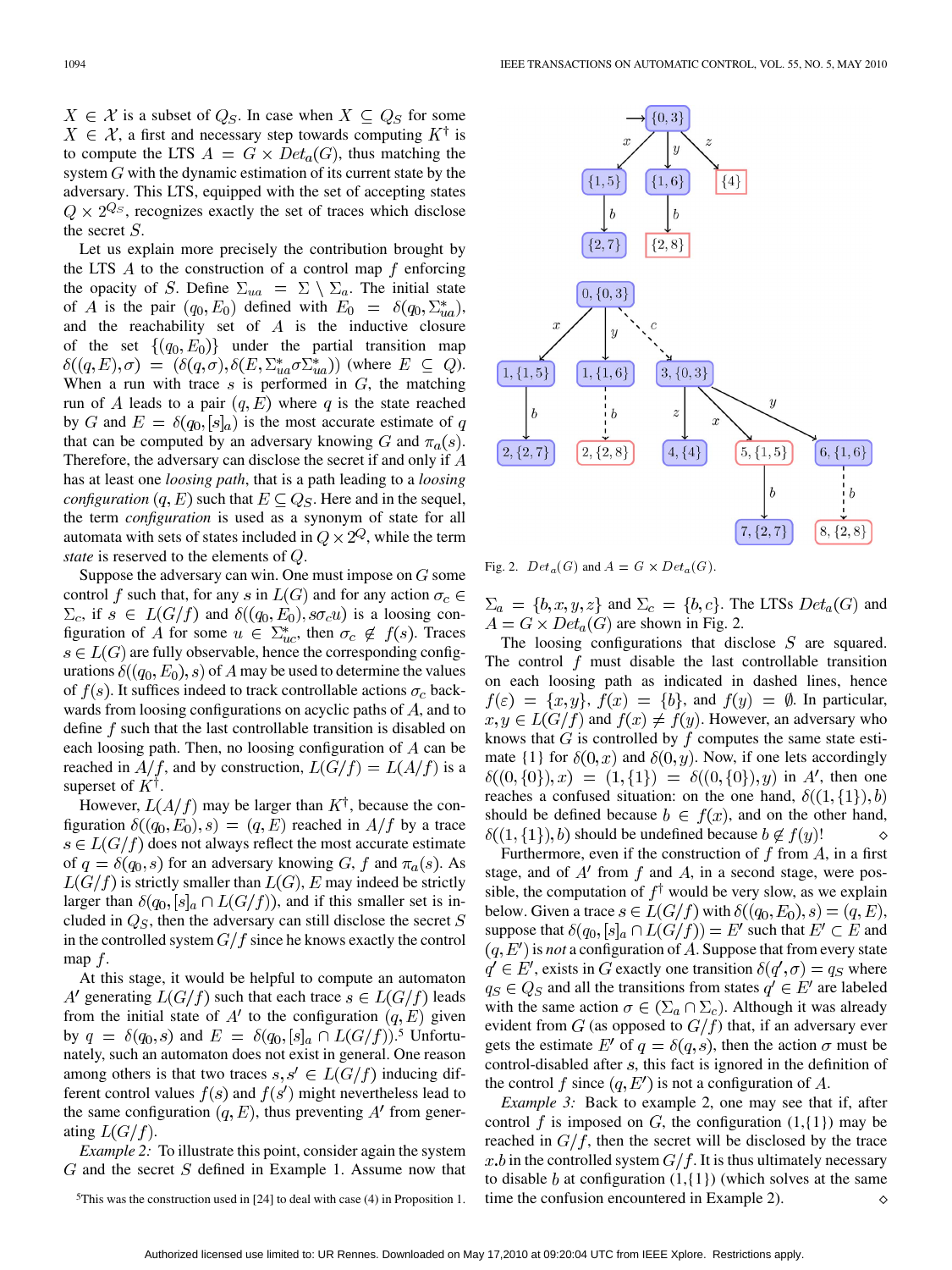In order to cope with these shortcomings, we will replace automata defined over subsets of  $Q \times 2^Q$  with partial maps  $d: Q \times$  $2^Q \times \Sigma \rightarrow Q$  such that either  $d(q, E, \sigma) = \delta(q, \sigma)$  or it is undefined. Each partial map  $d$  generates a corresponding automaton with the initial state  $(q_0, \{q_0\})$ . The reachability set of the generated automaton is the inductive closure of the set  $\{(q_0, \{q_0\})\}$ under the partial transition map  $\delta_d : (Q \times 2^Q) \times \Sigma \to (Q \times 2^Q)$ defined from d as follows. Let  $d: Q \times 2^Q \times \Sigma_{ua}^* \Sigma \to Q$  be defined inductively with  $d(q, E, \sigma s) = d(d(q, E, \sigma), E, s)$  for  $\sigma \in$  $\Sigma_{ua}$ . Let d denote also the additive extension of the latter map to sets of states and to languages. We define  $\delta_d((q,E),\sigma)$  =  $(q', E')$  with  $q' = d(q, E, \sigma)$ ,  $E' = E$  if  $\sigma \notin \Sigma_a$ , and  $E' =$  $d(E, E, \Sigma_{ua}^* \sigma)$  otherwise.

Consider e.g. the automaton  $A = G \times Det_a(G)$ . We will replace this automaton with the partial transition map  $d_0$  defined with  $d_0(q, E, \sigma) = \delta(q, \sigma)$ . The map  $d_0$  generates from  $(q_0, \{q_0\})$  an automaton  $A_0$  isomorphic to A. The isomorphism maps each state  $(\delta(q_0, s), \delta(q_0, [s]_a))$  of A to a similar state  $(\delta(q_0, s), E)$  where the *condensed state estimate* E is equal to  ${q_0}$  if  $[s]_a = [\varepsilon]_a$  and otherwise to  $\delta(q_0, [s]_a \cap \Sigma^* \Sigma_a)$ . Note that the map  $d_0$  may also serve to generate sequences of transitions  $f(q_i, E_i) \xrightarrow{\sigma_i} (q_{i+1}, E_{i+1})$  from initial configurations  $(q, E)$  that cannot be reached in A but may play a role *later on* during the iterative computation of the optimal control.

Continuing to mimic the approach in which a first control function  $f$  was derived from  $A$ , we will replace the computation of f by the computation of a partial map  $d_1: Q \times 2^Q \times \Sigma \rightarrow$ Q, such that  $d_1(q, E, \sigma)$  will be either equal to  $d_0(q, E, \sigma)$  or undefined. The latter case will occur whenever  $\sigma$  is controllable and the configuration  $(q', E') = \delta_{d_0}(q, E), \sigma$  discloses the secret, i.e. when all states reached in  $G$  by firing sequences in  $\Sigma_{ua}^*$  from states in E' are in  $Q_S$ . The automaton generated by the map  $d_1$  from  $\{(q_0, \{q_0\})\}$  can now play the role that we had assigned to our ghost automaton  $A'$ .

Proceeding similarly from  $d_1$ , we will construct an inductive sequence of partial maps  $d_{i+1} = \phi(d_i)$  such that  $d_{i+1}(q, E, \sigma) = d_i(q, E, \sigma)$  or it is undefined. These maps induce a corresponding sequence of finite automata  $A_i$ , generated from  $\{(q_0, \{q_0\})\}$ , with decreasing languages  $L(A_i) \supseteq L(A_{i+1})$ . As there exist finitely many partial maps from  $Q \times 2^Q \times \Sigma$  to Q, the decreasing sequence  $(d_i)_{i \in \mathbb{N}}$  stabilizes, i.e.  $d_n = \phi(d_n)$  for some n. Let  $d^{\dagger} = d_n$  and  $A^{\dagger} = A_n$ for the least such n, then we will prove that  $L(A^{\dagger}) = K^{\dagger}$ , thus showing that the most permissive control  $f^{\dagger}$  enforcing the opacity of  $S$  is regular.<sup>6</sup>

We would like to complete this informal presentation of the results and constructions stated in Section V by explaining a little more the intuitions under state estimates  $E$  in pairs  $(q, E) \in Q \times 2^Q$ . In such pairs, E is best envisaged as the set of states that an adversary feels G may have reached *immediately after the last action*  $\sigma \in \Sigma_a$  *he has observed* in some trace  $w\sigma$ of  $G$  with partially observed prefix  $w$ . Suppose the adversary moreover knows that the control imposed on  $G$  after his last observed action in  $\Sigma_a$  agrees with  $d_i$ , i.e. that G behaves according to the sequences of transitions defined by  $\delta_{d_i}$  from

<sup>6</sup>We recall that  $K^{\dagger}$  is always non-empty owing to the assumptions made in the beginning of this section.

the configuration  $(q, E)$ . Then, the estimate E provides him enough information to determine all states that might have been reached in  $G$  under the same control by executing arbitrary traces  $w' \sigma s$  such that  $w \sim_a w'$  and  $s \in \sum_{u=1}^{\infty}$ . The reason why we have chosen to work with condensed state estimates is that this facilitates greatly the construction of the partial transition map  $\delta_d$  from the control map d. For any  $s \in L(G/f^{\dagger})$ , the state estimate E in  $\delta_{d^{\dagger}}((q_0, \{q_0\}), s) = (q, E)$  is indeed the set of states that an adversary believes  $G$  may have reached under the control  $f^{\dagger}$  after the last action  $\sigma \in \Sigma_a$  in the trace s.

Finally, we would like to give intuitions about the structure of the automaton  $A^{\dagger}$ . The set of reachable states of this automaton may be partitioned into disjoint subsets  $\mathcal{Q}(E)$  such that  $(q', E') \in \mathcal{Q}(E)$  if and only if  $E = E'$ . For each E, the full restriction of  $A^{\dagger}$  induced on  $\mathcal{Q}(E)$  is isomorphic to a subautomaton of G, where the isomorphism maps  $(q, E) \xrightarrow{\sigma} (q', E)$ to  $q \stackrel{\sigma}{\longrightarrow} q'$ . The automaton  $A^{\dagger}$  may therefore be seen as a mode automaton, with one mode per estimate  $E$ . In each mode  $E$ , the automaton  $A^{\dagger}$  exerts *state based* control on G until, at some state  $(q, E)$ , it enables some action  $\sigma \in \Sigma_a$  which the adversary is aware of. Then  $A^{\dagger}$  jumps to a new mode E', reflecting the new condensed estimate gained by the adversary, and it enters  $\mathcal{Q}(E')$  at  $(q', E')$  such that  $q \stackrel{\sigma^*}{\longrightarrow} q'$  in G. The new mode is  $E' = d^{\dagger}(E, E, \Sigma_{ua}^* \sigma)$ . Note that the adversary's view of  $G/f^{\dagger}$ is isomorphic to the quotient of  $A^{\dagger}$  obtained by removing first all transitions with labels in  $\Sigma_{ua}$  and then collapsing  $\mathcal{Q}(E)$  to a single state for each mode  $E$ .

#### V. THE TECHNICAL DEVELOPMENT

Let  $G = (Q, \Sigma, \delta, q_0, Q_S)$  with  $q_0 \notin Q_S$  and  $\delta(q_0, \sigma)$  undefined for  $\sigma \in \Sigma \backslash (\Sigma_a \cap \Sigma_c)$ ,  $L(G) = \{ s \in \Sigma^* | \delta(q_0, s) \text{ defined} \}$ and  $S = \{s \in \Sigma^* | \delta(q_0, s) \in Q_S\}$ . Throughout the section,  $d: Q \times 2^Q \times \Sigma \longrightarrow Q$  denotes a partial map such that  $d(q, E, \sigma)$  is either equal to  $\delta(q, \sigma)$  or undefined. Let us recall the following.

*Definition 7:* Given  $d: Q \times 2^Q \times \Sigma \rightarrow Q$ , define inductively  $d(q, E, \varepsilon) = q$  and  $d(q, E, \sigma s) = d(d(q, E, \sigma), E, s)$ for  $\sigma \in \Sigma_{ua}$  and  $s \neq \varepsilon$ . Let  $\delta_d$  :  $(Q \times 2^Q) \times \Sigma \rightarrow$  $(Q \times 2^Q)$  be the partial transition map on  $Q \times 2^Q$  such that  $\delta_d((q, E), \sigma) = (q', E')$  is given by  $q' = d(q, E, \sigma)$ ,  $E' = E$  if  $\sigma \notin \Sigma_a$ , and  $E' = d(E, E, \Sigma_{ua}^* \sigma)$  otherwise. For  $s \in \Sigma^*$ , define inductively  $\delta_d((q, E), \varepsilon) = (q, E)$  and  $\delta_d((q, E), s\sigma) = \delta_d(\delta_d((q, E), s), \sigma)$ . Let  $\mathcal{A}(d)$  denote the automaton which is generated by the partial transition map  $\delta_d$  from the initial state  $(q_0, \{q_0\})$ . Thus  $\mathcal{A}(d) = (\Theta_d, \Sigma, \delta_d, (q_0, \{q_0\}))$ where  $\Theta_d$  is the closure of the set  $\{(q_0, \{q_0\})\}$  under  $\delta_d$ . Finally let  $\mathcal{L}(d) = L(\mathcal{A}(d)).$ 

*Remark 4:*  $\mathcal{L}(d) \subseteq L(G)$  by definition of  $\delta_d$ .

*Remark 5:* If  $d' \subseteq d$  in the sense that  $d(q, E, \sigma)$  is defined and equal to  $d'(q, E, \sigma)$  whenever the latter is defined, then for any  $s \in \Sigma^*, \delta_{d'}((q, E), s) = (q', E')$  entails that  $\delta_d((q, E), s) =$  $(q', E'')$  for some  $E'' \supseteq E'$ . Therefore,  $d' \subseteq d \Rightarrow \mathcal{L}(d') \subseteq$  $\mathcal{L}(d)$ .

*Example 4:* Let  $G$  be the transition system depicted in Fig. 3, with  $Q = \{0, \ldots, 11\}$ ,  $q_0 = 0$ ,  $Q_S = \{1, 5, 7, 11\}$ , and  $\Sigma =$  $\{u,d,c,s\}.$ 

Let  $\delta: Q \times \Sigma \rightarrow Q$  be the partial map defined according to the arcs of the picture.  $G$  may be seen as a representation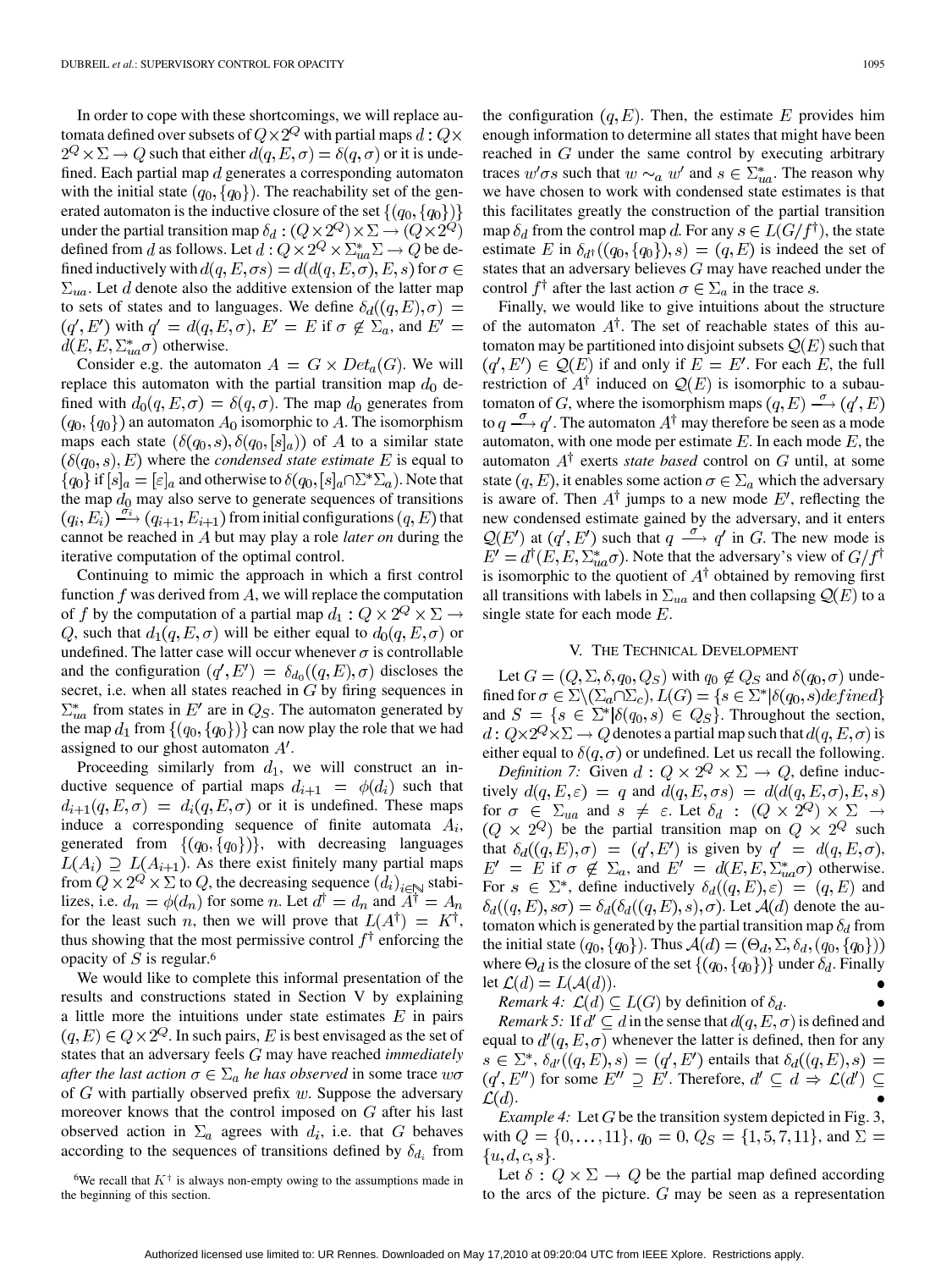



of all sequences of possible moves of an agent in a three storey building with a south wing and a north wing, both equipped with lifts and both connected by a corridor at each floor. Moreover, there is a staircase that leads from the first floor in the south wing to the third floor in the north wing. The agent starts from the first floor in the south wing. He can walk up the stairs  $(s)$  or walk through the corridors  $(c)$  from south to north without any control. The lifts can be used several times one floor upwards  $(u)$  and at most once one floor downwards  $(d)$  altogether. The moves of the lifts are controllable. Thus  $\Sigma_c = \{u, d\}$  and  $\Sigma_{uc} =$  $\{s, c\}$ . The secret is that the agent is either at the second floor in the south wing or at the third floor in the north wing. The adversary may gather the exact subsequence of moves in  $\Sigma_a$  =  ${s, c, u}$  from sensors, but he cannot observe the upwards moves of the lifts. Thus  $\Sigma_a = \{u, c, s\}$  and  $\Sigma_{ua} = \{d\}.$ 

Let  $d_0$  :  $Q \times 2^Q \times \Sigma \rightarrow Q$  be the map defined with  $d_0(q, E, \sigma) = \delta(q, \sigma)$ . The automaton  $\mathcal{A}(d_0)$  defined from G is depicted in Fig. 4. Each configuration  $(q, E)$  of the automaton is represented with  $q$  in the first line and with the list of elements of  $E$  in the second line. For instance

$$
\delta_{d_0}((1, \{1\}), c) = (d_0(1, \{1\}, c), d_0(\{1\}, \{1\}, d^*c))
$$
  
= (4, \{4, 9\}).

In fact,

•  $d_0(1,\{1\},c) = \delta(1,c) = 4;$ •  $d_0(1,\{1\},d) = \delta(1,d) = 6;$ 

• 
$$
d_0(1, \{1\}, dc) = d_0(d_0(1, \{1\}, d), \{1\}, c) = \delta(6, c) = 9.
$$
  
Similarly

$$
\delta_{d_0}((4, \{4, 9\}), u) = (d_0(4, \{4, 9\}, u), d_0(\{4, 9\}, \{4, 9\}, d^*u))
$$
  
= (5, \{5, 10\})

because

$$
d_0(4, {4, 9}, d^*u)
$$
  
= { $d_0$  (4, {4, 9}, u),  $d_0$  ( $d_0$  (4, {4, 9}, d), {4, 9}, u) }  
= { $\delta$ (4, u),  $\delta$  ( $\delta$ (4, d), u) } = {5, 10}.



$$
Fig. 4. \mathcal{A}_{d_0}.
$$

In contrast

$$
\delta_{d_0}((4,\{4\}),d) = (d_0(4,\{4\},d),\{4\})
$$
  
=  $(\delta(4,d),\{4\}) = (9,\{4\})$ 

because  $d \in \Sigma_{ua}$ .

All other examples presented in the section are continuations of Example 4.

Throughout the section, we let  $\theta = (\tilde{q}, \tilde{E}) \in Q \times 2^Q$  with . The following three lemmas show that if a sequence of transitions  $(q_i, E_i) \xrightarrow{v_i} (q_{i+1}, E_{i+1}), i = 1...n$ , is generated from  $(q_1, E_1) = (\tilde{q}, \tilde{E})$  using the transition map  $\delta_d$ , then for each i,  $d(E_{i+1}, E_{i+1}, \Sigma_{ua}^*)$  is the best estimate of the state  $q_i = \delta(\tilde{q}, \sigma_1 \dots \sigma_i)$  that the adversary can obtain from  $\pi_a(\sigma_1 \dots \sigma_i)$  and the knowledge that  $\widetilde{q} \in d(\widetilde{E}, \widetilde{E}, \Sigma_{na}^*)$ .

*Lemma 1:* Let  $\delta_d(\theta, s) = (q, E)$  and  $\delta_d(\theta, s') = (q', E')$ , then  $\pi_a(s) = \pi_a(s') \Rightarrow E = E'.$ 

*Proof:* We use an induction on the length of  $\pi_a(s)$ . If this length is zero, i.e.  $s, s' \in \Sigma_{ua}^*$ , then  $E = E$  and by Definition 7, hence  $E = E'$ . Assume now that the lemma holds when  $\pi_a(s)$  has length n, and consider  $s, s' \in \Sigma^*$  with  $\pi_a(s) = \pi_a(s') \in \sum_{a}^{n+1}$ . Let  $s = s_1 \sigma_a s_2$  and  $s' = s'_1 \sigma_a s'_2$  such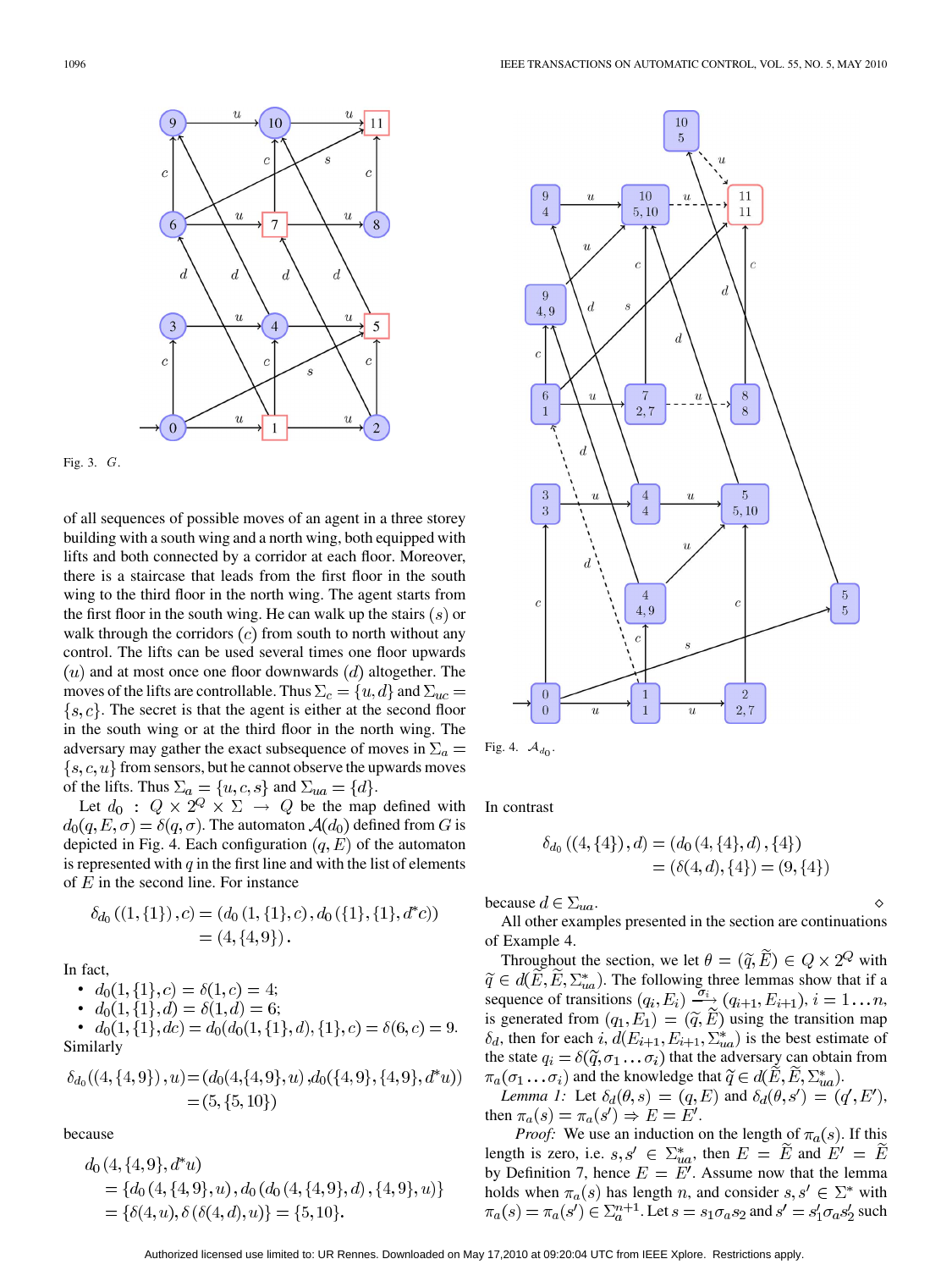that  $\pi_a(s_1) = \pi_a(s_1') \in \Sigma_a^n$  and  $\sigma_a \in \Sigma_a$ , hence  $s_2, s_2' \in \Sigma_{ua}^*$ . By the induction hypothesis, if we let  $\delta_d(\theta, s_1) = (q_1, E_1)$  and  $\delta_d(\theta, s'_1) = (q'_1, E'_1)$ , then  $E_1 = E'_1$ . By Definition 7, if we let  $\delta_d(\theta, s_1 \sigma_a) = (q_2, E_2)$  and  $\delta_d(\theta, s_1' \sigma_a) = (q_2', E_2')$  then  $E_2 = d(E_1, E_1, \Sigma_{ua}^* \sigma_a)$  and  $E_2' = d(E_1', E_1', \Sigma_{ua}^* \sigma_a)$ , hence  $E_2 = E'_2$ . Now  $(q, E) = \delta_d (q_2, E_2), s_2$  and  $(q', E') =$  $\delta_d((q'_2, E'_2), s'_2)$ . As  $s_2, s'_2 \in \sum_{ua}^*$ , by Definition 7,  $E = E_2$ and  $E' = E'_2$ , hence  $E = E'$ .

*Example 5:* To illustrate the previous lemma, we can see that  $\delta_{d_0}((4,\{4\}),u) = (5,\{5,10\})$  and

$$
\delta_{d_0}((4, \{4\}), du) = \delta_{d_0}(\delta_{d_0}((4, \{4\}), d), u)
$$
  
=  $\delta_{d_0}((9, \{4\}), u) = (10, \{5, 10\})$ 

have the same condensed state estimate.

*Lemma 2:*  $\delta_d(\theta, s) = (q, E) \Rightarrow q \in d(E, E, \Sigma_{ua}^*)$ .

*Proof:* If  $s = \varepsilon$ , then  $\delta_d(\theta, s) = \theta$  and the property to show coincides with the assumed property of  $\theta$ . If  $s = s'\sigma$  with  $\sigma \in \Sigma$ , let  $\delta_d(\theta, s') = (q', E')$ . One may assume by induction on words that  $q' \in d(E', E', \Sigma_{ua}^*)$ , thus  $q' = d(q'', E', s'')$  for some  $q'' \in E'$  and  $s'' \in \Sigma_{ua}^*$ . Then  $q = d(q', E', \sigma) = d(d(q'', E', s''), E', \sigma) = d(q'', E', s''\sigma) \in$  $d(E', E', \sum_{u}^* \sigma)$ . One proceeds by cases. Suppose that  $\sigma \notin \Sigma_a$ , then  $\delta_d((q', E'), \sigma) = (q, E)$  entails  $E = E'$ and the desired result follows from  $q \in d(E', E', \Sigma_{ua}^*)$ . Suppose that  $\sigma \in \Sigma_a$ , then  $\delta_d((q', E'), \sigma) = (q, E)$  entails  $E = d(E', E', \Sigma_{ua}^* \sigma)$  and therefore  $q \in E$ . The desired result follows from  $E \subseteq d(E, E, \Sigma_{ua}^*).$ 

*Example 6:* Consider  $\delta_{d_0}((4, \{4\}), d) = (9, \{4\})$ , then  $d_0(4,\{4\},d) = \delta(4,d) = 9$ , and  $9 \in d_0(\{4\},\{4\},d)$ .

*Lemma 3:* Let  $\widetilde{q} = q_0$  and  $\widetilde{E} = \{q_0\}$ , then  $\delta_d(\theta, s) = (q, E)$ and  $q' \in d(E, E, \Sigma_{ua}^*)$  jointly entail  $\delta_d(\theta, s') = (q', E)$  for some s' such that  $\pi_a(s) = \pi_a(s')$ .

*Proof:* We use an induction on the length of  $\pi_a(s)$ . Let  $\pi_a(s)$  have length zero. By Definition 7,  $E = \overline{E}$ , hence  $q' = d(q_0, \{q_0\}, s')$  for some  $s' \in \Sigma_{ua}^*$ , and  $\pi_a(s) = \pi_a(s')$ . By Definition 7,  $\delta_d(\theta, s') = (d(q_0, \{q_0\}, s'), \{q_0\}) = (q', E)$ as desired. Assume now that the proposition holds when  $\pi_a(s)$ has length *n*, and consider  $s \in \Sigma^*$  with  $\pi_a(s) \in \Sigma_a^{n+1}$ . Let  $s = s_1 \sigma_a s_2$  such that  $\pi_a(s_1) \in \Sigma_a^n$  and  $\sigma_a \in \Sigma_a$ , hence  $s_2 \in \Sigma_{ua}^*$ . Let  $\delta_d(\theta, s_1) = (q_1, E_1)$ . By Definition 7,  $E = d(E_1, E_1, \Sigma_{ua}^* \sigma_a)$ . As  $q' \in d(E, E, \Sigma_{ua}^*),$  $q' = d(q'_2, E, s'_2)$  for some  $q'_2 \in E$  and  $s'_2 \in \Sigma_{ua}^*$ . As ,  $q'_2 = d(q'_1, E_1, s''_2 \sigma_a)$  for some and  $s_2'' \in \sum_{na}^*$ . As  $\pi_a(s_1)$  has length n, the induction hypothesis applies to  $\delta_d(\theta, s_1) = (q_1, E_1)$  and to  $q'_1 \in E_1 \subseteq d(E_1, E_1, \Sigma_{ua}^*)$ . Therefore,  $\delta_d(\theta, s'_1)$  = for some  $s_1'$  such that  $\pi_a(s_1) = \pi_a(s_1')$ . Now , hence  $\delta_d(\theta, s_1's_2''\sigma_a s_2') = (q', E)$ , establishing the lemma.

*Example 7:* We have  $\delta_{d_0}((4,\{4\}),u) = (5,\{5,10\}), 10 \in$  $d_0({5, 10}, {5, 10}, \varepsilon)$ , and  $(10, {5, 10}) = \delta_{d_0}((4, {4}), ud)$ .

We will now investigate which words in  $\mathcal{L}(d)$  actually disclose the secret  $S$  to the adversary, and how one can remedy these security failures. First, let us introduce a definition.

*Definition 8:* Given a partial map  $d: Q \times 2^Q \times \Sigma \rightarrow Q$ , let  $\mathcal{LE}(d) = \{ E \subseteq Q | E \neq \emptyset \land d(E, E, \Sigma_{ua}^*) \subseteq Q_S \}$  be the associated set of *loosing estimates*, and for any  $\theta = (\tilde{q}, \tilde{E})$  in  $Q \times 2^Q$  such that  $\widetilde{q} \in d(E, E, \Sigma_{ua}^*)$ , let

$$
\mathcal{LT}(d,\theta) = \{ s \in \Sigma^* | \delta_d(\theta,s) \in Q \times \mathcal{LE}(d) \}
$$

be the set of *loosing traces* w.r.t. state  $\tilde{q}$  of  $G$ , adversary's state estimate  $E$  and control  $d$ .

*Example 8:* Given that  $d_0(E, E, \Sigma_{ua}^*) = E \cup \delta(E, d)$  for all  $E \subset Q$ ,  $\mathcal{LE}(d_0)$  contains exactly one loosing estimate, namely the singleton set  $\{11\}$ . Thus for instance,  $ds, duuc, dcuu$  belong to  $\mathcal{LT}(d_0, (1, \{1\}))$ . Note that  $\{5\}$  is not a loosing estimate, because  $d_0(5, \{5\}, d) = 10 \notin Q_S$ .

The subset of words in  $\mathcal{L}(d)$  that disclose the secret may now be recognized by the automaton  $A(d)$  (see Definition 7) equipped with the set of accepting states  $Q \times \mathcal{LE}(d)$ , as stated in the following proposition.

*Proposition 6:* For any  $s \in \mathcal{L}(d)$ ,  $[s]_a \cap \mathcal{L}(d) \subseteq S$  iff  $\delta_d((q_0,\lbrace q_0 \rbrace),s) \in Q \times \mathcal{LE}(d).$ 

*Proof:* Let  $s \in \mathcal{L}(d)$  such that  $[s]_a \cap \mathcal{L}(d) \subseteq S$ . Let  $\delta_d((q_0, \{q_0\}), s) = (q, E)$ , and let  $q' \in d(E, E, \Sigma_{ua}^*)$ . By Lemma 3,  $(q', E) = \delta_d((q_0, \{q_0\}), s')$  for some  $s' \in [s]_a$ . As  $s' \in [s]_a$  and  $s' \in \mathcal{L}(d)$ , we have  $s' \in [s]_a \cap \mathcal{L}(d) \subseteq S$ . As  $\delta(q_0, s') = q'$ , it follows that  $q' \in Q_S$ . Therefore,  $E \in \mathcal{LE}(d)$ . To show the converse implication, let  $\delta_d((q_0, \{q_0\}), s) = (q, E) \in Q \times \mathcal{LE}(d)$ , hence  $d(E, E, \Sigma_{ua}^*) \subseteq Q_S$ . By Lemma 1, for any  $s' \in [s]_a \cap \mathcal{L}(d)$ , if we let  $q' = \delta(q_0, s')$  then  $\delta_d((q_0, \{q_0\}), s') = (q', E)$ . By Lemma 2,  $q' \in d(E, E, \Sigma_{ua}^*) \subseteq Q_S$ . Therefore,  $[s]_a \cap \mathcal{L}(d) \subseteq S.$ 

*Proposition 7:* If  $\theta = \delta_d((q_0, \{q_0\}), \tilde{s})$ , then

$$
\mathcal{LT}(d,\theta) = \{ s \in \Sigma^* | \widetilde{s} s \in \mathcal{L}(d) \land [\widetilde{s} s]_a \cap \mathcal{L}(d) \subseteq S \}.
$$

*Proof:* Let  $s \in \mathcal{LT}(d, \theta)$ , then by definition,  $\delta_d((q_0, \{q_0\}), \tilde{s}s) = (q, E)$  with  $E \in \mathcal{LE}(d)$ . By Proposition 6,  $[\widetilde{ss}]_a \cap \mathcal{L}(d) \subseteq S$ . To prove the converse inclusion relation, consider  $s \in \Sigma^*$  such that  $\widetilde{s}s \in \mathcal{L}(d)$  and  $[\widetilde{s}s]_a \cap \mathcal{L}(d) \subseteq S$ . Let  $\delta_d((q_0, \{q_0\}), \tilde{s}s)$  =  $(q, E)$ . By Proposition 6,  $\delta_d((q_0, \{q_0\}), \tilde{s}s) \in Q \times \mathcal{LE}(d)$ , hence  $E \in \mathcal{LE}(d)$ . Now  $\delta_d((q_0, \{q_0\}), \tilde{s}s) = \delta_d(\theta, s)$ , hence  $s \in \mathcal{LT}(d, \theta)$ .

Proposition 7 tells us that, if  $\theta = (\tilde{q}, E) = \delta_d((q_0, \{q_0\}), \tilde{s})$ for some trace  $\widetilde{s} \in L(G)$  and some partial map  $d: Q \times 2^Q \times$  $\Sigma \to Q$ , then for any  $s \in \mathcal{LT}(d, \theta)$ , if an adversary gets the state estimate E immediately after the trace  $\tilde{s}$  has been executed in  $G \times \mathcal{A}(d)$ , then he can infer from the projection  $\pi_a(s)$  of the subsequent trace s executed in  $G \times A(d)$  that is in the secret set S. More generally, even though the configuration  $(d, \theta)$  may not be reachable in  $\mathcal{A}(d)$ , if  $s \in \mathcal{LT}(d, \theta)$  and  $\theta = \delta_{d'}((q_0, \{q_0\}), \tilde{s})$ for some  $d' \subseteq d$  and  $\widetilde{s} \in \Sigma^*$ , then  $s \in \mathcal{LT}(d', \theta)$ . The reasons why things should be so have been explained and illustrated in Section IV.

Based on Proposition 7, we immediately have the following. *Corollary 1:* If  $\mathcal{LT}(d, \theta) = \emptyset$  for every configuration  $\theta =$  $\delta_d((q_0, \{q_0\}), \tilde{s})$  reached in  $\mathcal{A}(d)$ , then  $Discloser(S, \mathcal{L}(d)) =$  $\emptyset$ , i.e. S is opaque w.r.t.  $\mathcal{L}(d)$  and  $\Sigma_a$ .

We have now in hands all elements needed to compute  $d^{\dagger}$ :  $\mathbb{Q} \times 2^{\mathcal{Q}} \times \Sigma \rightarrow \mathbb{Q}$  such that  $Discloser(S, \mathcal{L}(d^{\dagger})) = \emptyset$  and  $\mathcal{L}(d^{\dagger}) = K^{\dagger}$  is the largest controllable sublanguage of  $L(G)$ with this property.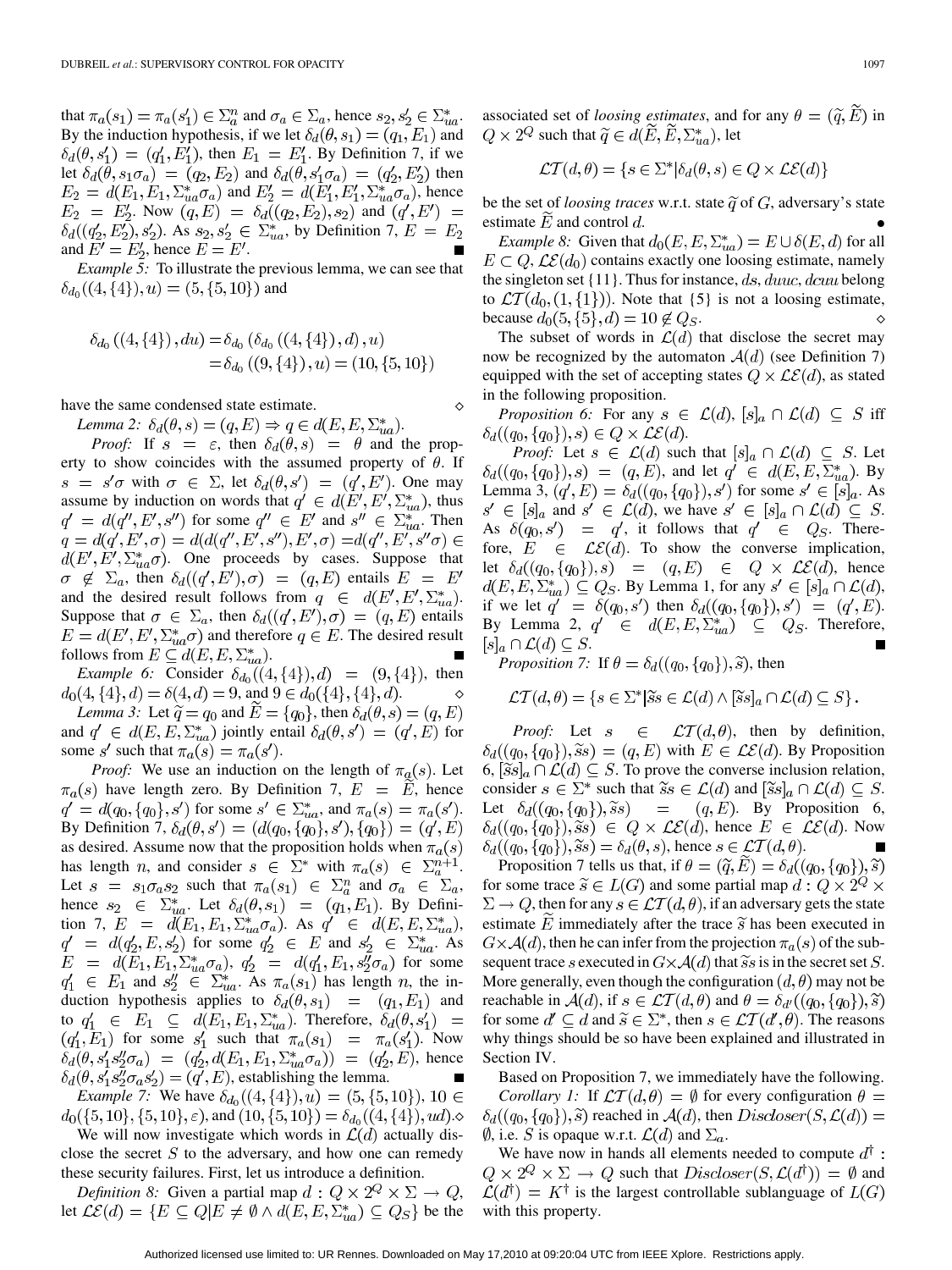

Fig. 5.  $\mathcal{A}_{d_1}$ 





*Definition 9:* Given  $d: Q \times 2^Q \times \Sigma \rightarrow Q$ , let  $\phi(d) \subseteq d$  be the partial map such that

- $\phi(d)(q, E, \sigma)$  is undefined if  $\sigma \in \Sigma_c$  and — either  $q \notin d(E, E, \Sigma_{ua}^*)$ 
	- or  $\mathcal{LT}(d, \theta) \cap \Sigma_{uc}^* \neq \emptyset$  for  $\theta = \delta_d((q, E), \sigma)$ ,
- $\phi(d)(q, E, \sigma) = d(q, E, \sigma)$  otherwise.

*Example 9:* Let  $d_1 = \phi(d_0)$ . We restrict our attention to pairs  $(q, E)$  such that  $E \subseteq E'$  for some reachable configuration  $(q, E')$  of  $\mathcal{A}(d_0)$ , which is enough for computing  $\mathcal{A}_{d_1}$ . Then  $d_1(q, E, u)$  is undefined for  $q = 7$  and  $\emptyset \neq E \subseteq \{2, 7\}$  or for  $q = 10$  and any  $\emptyset \neq E \subseteq \{5, 10\}$ . Similarly,  $d_1(q, E, d)$ is undefined for  $q = 1$  and  $E = \{1\}$ . This is so because  $ds \in \mathcal{LT}(d_0, (1, \{1\}))$  and s is not controllable. The resulting automaton  $\mathcal{A}_{d_1}$  is depicted in Fig. 5.

It is important to note that the emptiness of the set  $\mathcal{LT}(d, \theta) \cap$  $\Sigma_{uc}^{*}$  may be checked on the finite automaton generated by the partial transition map  $\delta_d$  from the initial state  $\theta = (\tilde{q}, E)$ .

*Definition 10:* Let  $d^{\dagger} = d_n$  for the least n such that  $d_{n+1} =$  $d_n$  where  $d_{i+1} = \phi(d_i)$  and  $d_0: Q \times 2^Q \times \Sigma \rightarrow Q$  is the map defined with  $d_0(q, E, \sigma) = \delta(q, \sigma)$ .

*Example 10:* Given that  $d_1(E, E, \Sigma_{ua}^*)$  $E \cup \{d_1(q,E,d)|q \in E\}$ ,  $\mathcal{LE}(d_1)$  contains exactly one loosing estimate, namely the singleton set {1}. Thus,  $u \in \mathcal{LT}(d_1, (0, \{0\}))$  and  $d_2(0, \{0\}, u)$  is undefined. The automaton  $A_{d_2}$  is depicted in Fig. 6. The reader may verify that  $\phi(d_2) = d_2$ .

The partial map  $d^{\dagger}$  is well defined since  $\phi(d) \subseteq d$  for all d and there exist finitely many partial maps  $d: Q \times 2^Q \times \Sigma \to Q$ . Note that  $\mathcal{L}(d_0) = L(G)$ , thus  $\mathcal{L}(d_0)$  is a controllable sublanguage of  $L(G)$ . It may then be shown by an induction on  $i \geq 0$  that  $\mathcal{L}(d_i)$  is a controllable sublanguage of  $L(G)$  for all i. Indeed, by Definition 9, if  $s \in \mathcal{L}(d_i) \setminus \mathcal{L}(d_{i+1})$  and  $s'$  is the longest prefix of s in  $\mathcal{L}(d_{i+1})$ , then  $s = s'\sigma_c s''$  for some action  $\sigma_c \in \Sigma_c$ .

The following propositions show that the language  $K^{\dagger}$  =  $\mathcal{L}(d^{\dagger})$  is the largest controllable sublanguage of  $L(G)$  such that S is opaque w.r.t.  $K^{\dagger}$  and  $\Sigma_a$ .

*Proposition 8: S* is opaque w.r.t.  $K^{\dagger} = \mathcal{L}(d^{\dagger})$  and  $\Sigma_a$ .

*Proof:* Let  $d_n = \phi(d_n)$ , hence  $K^{\dagger} = \mathcal{L}(d_n)$ . Assume for contradiction that S is not opaque w.r.t.  $\mathcal{L}(d_n)$  and  $\Sigma_a$ . Then there exists  $s \in \mathcal{L}(d_n)$  such that  $[s]_a \cap \mathcal{L}(d_n) \subseteq S$ . By Proposition 6,  $s \in \mathcal{LT}(d_n, (q_0, \{q_0\}))$ . We claim that  $s \in \sum_{u}^{*}$ . In order to establish this property, assume for contradiction that  $s =$  $s_1 \sigma s_2$  with  $\sigma \in \Sigma_c$  and  $s_2 \in \Sigma_{uc}^*$ . Let  $\delta_{d_n}((q_0, \{q_0\}), s_1) =$  $(q_1, E_1)$  and  $\delta_{d_n}((q_1, E_1), \sigma) = (q_2, E_2)$ , then by Proposition 7,  $s_2 \in \mathcal{LT}(d_n, (q_2, E_2))$ . As  $s_2 \in \Sigma_{uc}^*$ , by Definition 9,  $\phi(d_n)(q_1, E_1, \sigma)$  is undefined. As  $d_n(q_1, E_1, \sigma) = q_2$ , it is impossible that  $d_n = \phi(d_n)$ . It follows from this contradiction that  $s \in \sum_{uc}^*$ . Recalling that  $\mathcal{L}(d_n) \subseteq L(G)$ , we observe now that necessarily  $s = \varepsilon$ , because  $s \in \sum_{n=1}^{\infty}$  and  $\delta(q_0, \sigma)$  is undefined for all  $\sigma \in \Sigma_{uc}$ . Now  $[\varepsilon]_a \cap \mathcal{L}(d_n) \nsubseteq S$  since it has been assumed that  $q_0 \notin Q_S$ , hence it is impossible that  $[\varepsilon]_a \cap \mathcal{L}(d_n) \subseteq S$ . It follows from this second contradiction that S is opaque w.r.t.  $\mathcal{L}(d_n)$  and  $\Sigma_a$ .

*Proposition 9:* Let  $K$  be any prefix-closed and controllable sublanguage of  $L(G)$  such that S is opaque w.r.t. K and  $\Sigma_a$ . Then  $K \subset \mathcal{L}(d_i)$  for all i.

*Proof:* In order to establish the proposition, we assume that  $K \nsubseteq \mathcal{L}(d_i)$  for some i and we search for a contradiction. As  $\mathcal{L}(d_i) \supseteq \mathcal{L}(d_{i+1})$  for all i, we can moreover assume that i is the least integer such that  $K \not\subseteq \mathcal{L}(d_i)$ . As  $L(G) = \mathcal{L}(d_0)$ , we have  $i \neq 0$ . Let s be a minimal word w.r.t. the prefix order in  $K \setminus \mathcal{L}(d_i)$ . As  $\mathcal{L}(d_i)$  is prefix-closed,  $s \neq \varepsilon$ . Let  $s = s' \sigma$  with  $\sigma \in \Sigma$ . As s has no strict prefix in  $K \setminus \mathcal{L}(d_i)$ , necessarily  $s' \in$  $K \cap \mathcal{L}(d_i)$ . Thus,  $s' \in \mathcal{L}(d_i)$ ,  $s' \sigma \notin \mathcal{L}(d_i)$ , and  $s' \sigma \in \mathcal{L}(d_{i-1})$ since  $s'\sigma = s \in K \subseteq \mathcal{L}(d_{i-1})$ . By construction of the map  $d_i = \phi(d_{i-1}), \sigma \in \Sigma_c$  and  $\mathcal{LT}(d_{i-1}, \theta) \cap \Sigma_{uc}^* \neq \emptyset$  for  $\theta =$  $\delta_{d_{i-1}}((q_0, \{q_0\}), s\prime\sigma)$ . By Proposition 7, there exists  $s'' \in \sum_{u}^{*}$ such that  $s'\sigma s'' \in \mathcal{L}(d_{i-1})$  and  $[s'\sigma s'']_a \cap \mathcal{L}(d_{i-1})$  is included in S. Now  $s = s'\sigma$  is in  $K$ ,  $s'\sigma s''$  is in  $L(G)$  because  $\mathcal{L}(d_{i-1}) \subseteq$ , and  $s'' \in \sum_{uc}^{\infty}$ . As K is a controllable sublanguage of , it follows that  $s'\sigma s''$  is in K. As and  $K \subseteq \mathcal{L}(d_{i-1})$  by assumption on  $i, [s'\sigma s'']_a \cap K$  is included in  $S$ . This contradicts the hypothesis that  $S$  is opaque w.r.t.  $K$ and  $\Sigma_a$ . Therefore, the proposition has been established.

*Theorem 1:*  $K^{\dagger} = \mathcal{L}(d^{\dagger})$  is the largest prefix-closed and controllable sublanguage of  $L(G)$  s.t. S is opaque w.r.t.  $K^{\dagger}$  and  $\Sigma_a$ .

*Proof:* This is an immediate consequence of Propositions 8 and 9.

*Theorem 2:*  $\mathcal{L}(d^{\dagger})$  is a regular language.

*Proof:* This follows from the fact that  $A(d^{\dagger})$  is an automaton with set of reachable states included in the finite set  $Q \times 2^Q$ .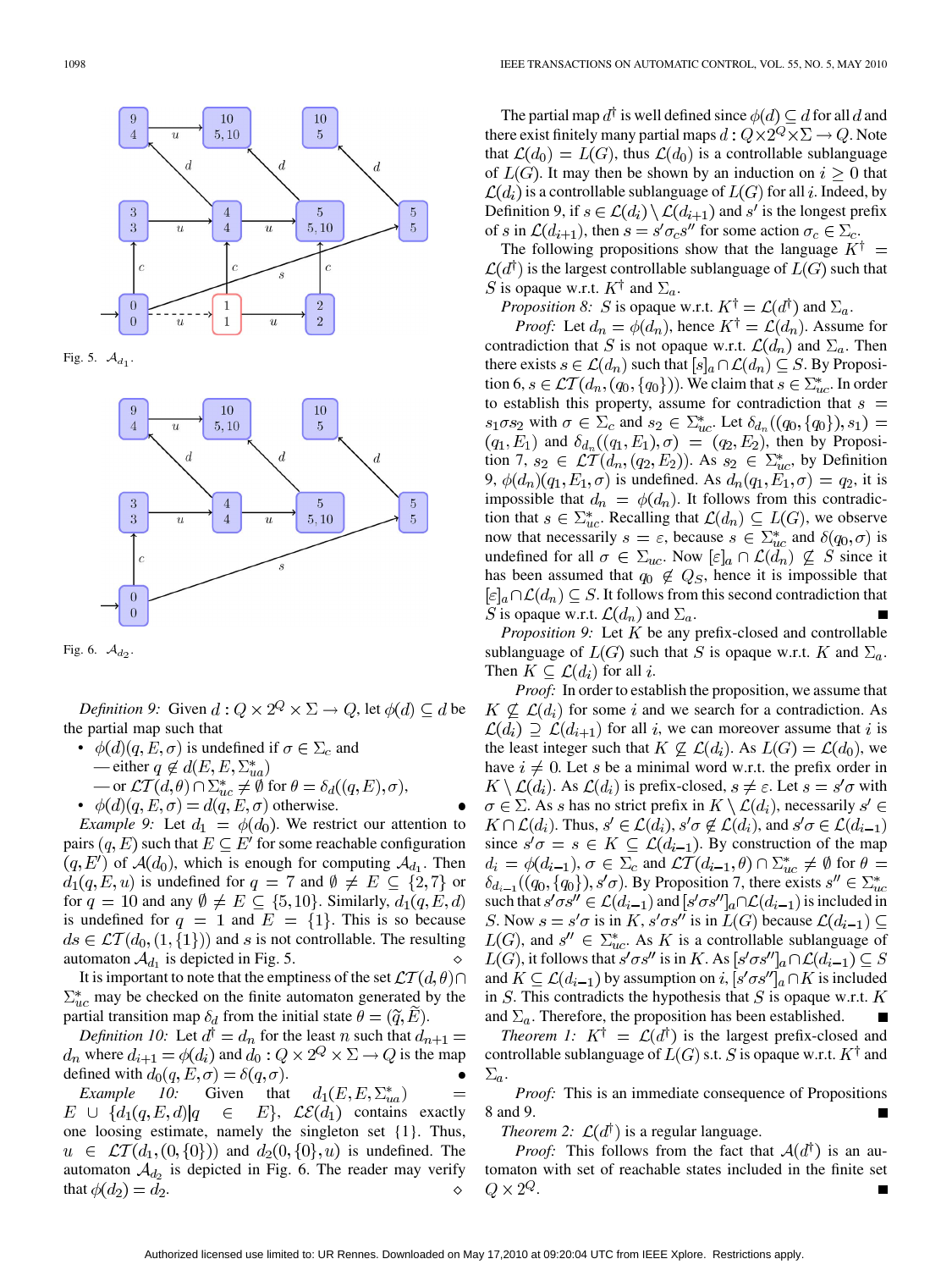With Theorems 1 and 2, we have reached the objectives announced in Sections I and IV. Namely, the control  $f^{\dagger}$  induced by the automaton  $A^{\dagger} = \mathcal{A}(d^{\dagger})$  is the optimal control enforcing the opacity of  $S$  on  $G$ , and this control is regular.

*Example 11:* The optimal control defined by the automaton  $\mathcal{A}_{d_2}$  prevents the agent from using the lift of the south wing, and it also prevents the agent from using the lift of the north wing from the second floor to the third floor at any time after he has used this lift downwards.

#### VI. CONCLUSION

Given a system modeled by a finite transition system  $G$  over  $\Sigma^*$ , a regular secret  $S \subseteq \Sigma^*$  and an adversary observing a subset  $\Sigma_a \subseteq \Sigma$  of the events of G, we have addressed the problem of computing the supremal controller that enforces the opacity of  $S$  on  $G$  while observing and controlling respective subsets  $\Sigma_o \subseteq \Sigma$  and  $\Sigma_c \subseteq \Sigma_o$  of events of G. Assuming that  $\Sigma_a \subseteq \Sigma_o$ , we have shown that this supremal controller is regular. The question is open whether the supremal controller is still regular and effectively computable when  $\Sigma_a$  and  $\Sigma_o$  are not comparable. We would like to add that the control synthesis algorithm which has been proposed can be easily adapted to enforce the joint opacity of several regular secrets  $S_1, \ldots, S_n$ (recognized by corresponding subsets of states  $Q_{S_1}, \ldots, Q_{S_n}$ of  $G$ ). This may serve, e.g., to hide the current position of a token traveling through a graph with  $n$  vertices, or to stipulate that no bit of a secret data byte should be leaked (by requiring the joint opacity of some predicate  $S$  representing this data byte and of the complementary predicate). This covers also the notion of secrecy as defined in [26]. The non-blocking property of supervisors was ignored in this work. However, under full observation (i.e. when  $\Sigma = \Sigma_0$ ), a straightforward adaptation of our work suffices to enforce also the deadlock-freeness of the controlled system  $G/f^{\dagger}$ . It suffices indeed to state in Definition 9 that  $\phi(d)(q, E, \sigma)$  is undefined whenever  $\sigma \in \Sigma_c$  and some deadlocked configuration can be reached from  $\delta_d((q, E), \sigma)$  by some uncontrollable sequence of events  $s \in \sum_{n=1}^{\infty}$ 

Many applications in which security issues cannot be ignored deal with infinite data types. Such systems or services are naturally modeled with infinite transition systems. In order to avoid that confidential information leaks from such infinite systems, it seems important to investigate combined techniques of opacity control and abstract interpretation. A possible scheme is to enforce opacity by supervisory control on finite abstractions of infinite systems and then to lift control to the original systems for subsequent model-checking.

#### **REFERENCES**

[1] G. Lowe, "Towards a completeness result for model checking of security protocols," *J. Comput. Security*, vol. 7, no. 2–3, pp. 89–146, 1999.

<sup>7</sup>It is worth noting that the reduction from partial observation to total observation presented in Section III works for opacity but does not work for deadlock-freeness.

- [2] B. Blanchet, M. Abadi, and C. Fournet, "Automated verification of selected equivalences for security protocols," in *Proc. 20th IEEE Symp. Logic Comput. Sci. (LICS'05)*, Chicago, IL, Jun. 2005, pp. 331–340.
- [3] N. Hadj-Alouane, S. Lafrance, F. Lin, J. Mullins, and M. Yeddes, "On the verification of intransitive noninterference in mulitlevel security," *IEEE Trans. Syst., Man, Cybern. B*, vol. 35, no. 5, pp. 948–957, Oct. 2005.
- [4] F. B. Schneider, "Enforceable security policies," *ACM Trans. Inf. Syst. Secur.*, vol. 3, no. 1, pp. 30–50, 2000.
- [5] J. Ligatti, L. Bauer, and D. Walker, "Edit automata: Enforcement mechanisms for run-time security policies," *Int. J. Inf. Sec.*, vol. 4, no. 1–2, pp. 2–16, 2005.
- [6] V. Darmaillacq, J.-C. Fernandez, R. Groz, L. Mounier, and J.-L. Richier, "Test generation for network security rules," in *Proc. TestCom'06*, 2006, vol. 3964, pp. 341–356.
- [7] G. Le Guernic, "Information flow testing—The third path towards confidentiality guarantee," in *Proc. Adv. Comput. Sci. (ASIAN'07)*, 2007, pp. 33–47.
- [8] J. Dubreil, T. Jéron, and H. Marchand, "Monitoring information flow by diagnosis techniques," in *Proc. Eur. Control Conf. (ECC)*, Budapest, Hungary, Aug. 2009, pp. 2854–2859.
- [9] M. Bishop*, Introduction to Computer Security*. Reading, MA: Addison-Wesley Professional, 2004.
- [10] L. Mazaré, "Using unification for opacity properties," in *Proc. 4th IFIP WG1.7 Workshop Issues Theory Security (WITS'04)*, Barcelona, Spain, 2004, pp. 165–176.
- [11] J. W. Bryans, M. Koutny, L. Mazaré, and P. Y. A. Ryan, "Opacity generalised to transition systems," *Int. J. Inform. Security*, vol. 7, no. 6, pp. 421–435, May 2008.
- [12] A. Saboori and C. Hadjicostis, "Notions of security and opacity in discrete event systems," in *Proc. 46th IEEE Conf. Decision Control*, 2007, pp. 5056–5061.
- [13] A. Saboori and C. Hadjicostis, "Verification of initial-state opacity in security applications of DES," in *Proc. 9th Int. Workshop Discrete Event Systems (WODES'08)* , May 2008, p. 6.
- [14] S. Schneider and A. Sidiropoulos, "CSP and anonymity," in *Proc. Comput. Security (ESORICS'96)*, 1996, pp. 198–218.
- [15] R. Focardi and R. Gorrieri, "Classification of security properties: Information flow," in *Proc. Found. Security Anal. Design*, 2000, pp. 331–396.
- [16] M. Sampath, R. Sengupta, S. Lafortune, K. Sinaamohideen, and D. Teneketzis, "Failure diagnosis using discrete event models," *IEEE Trans. Control Syst. Technol.*, vol. 4, no. 2, pp. 105–124, Mar. 1996.
- [17] T. Jéron, H. Marchand, S. Pinchinat, and M.-O. Cordier, "Supervision patterns in discrete event systems diagnosis," in *Proc. Workshop Discrete Event Syst. (WODES'06)*, Ann-Arbor, MI, Jul. 2006, pp. 262–268.
- [18] P. J. Ramadge and W. M. Wonham, "Supervisory control of a class of discrete event processes," *SIAM J. Control Optim.*, vol. 25, no. 1, pp. 206–230, Jan. 1987.
- [19] P. J. Ramadge and W. M. Wonham, "The control of discrete event systems," *Proc. IEEE*, vol. 77, no. 1, pp. 81–98, Jan. 1989.
- [20] L. Ricker, "A question of access: Decentralized control and communication strategies for security policies," in *Proc. 8th Int. Workshop Discrete Event Syst.*, Jun. 2006, pp. 58–63.
- [21] F. Cassez, J. Mullins, and O. Roux, "Synthesis of non-interferent distributed systems," in *Proc. 4th Int. Conf. Math. Methods, Models Architectures Comput. Network Security (MMM-ACNS'07)*, Jan. 2007, pp. 159–170.
- [22] E. Badouel, M. Bednarczyk, A. Borzyszkowski, B. Caillaud, and P. Darondeau, "Concurrent secrets," *Discrete Event Dyn.. Syst.*, vol. 17, pp. 425–446, 2008.
- [23] S. Takai and Y. Oka, "A formula for the supremal controllable and opaque sublanguage arising in supervisory control," *SICE J. Control, Meas., Syst. Integr.*, vol. 1, no. 4, pp. 307–312, Mar. 2008.
- [24] J. Dubreil, P. Darondeau, and H. Marchand, "Opacity enforcing control synthesis," in *Proc. Workshop Discrete Event Syst. (WODES'08)*, Gothenburg, Sweden, Mar. 2008, pp. 28–35.
- [25] C. Cassandras and S. Lafortune*, Introduction to Discrete Event Systems*. Norwell, MA: Kluwer Academic, 1999.
- [26] R. Alur, P. Černý, and S. Zdancewic, "Preserving secrecy under refinement," in *Proc.: 33rd Int. Colloq. Automata, Language Programming (ICALP'06)*, 2006, pp. 107–118.